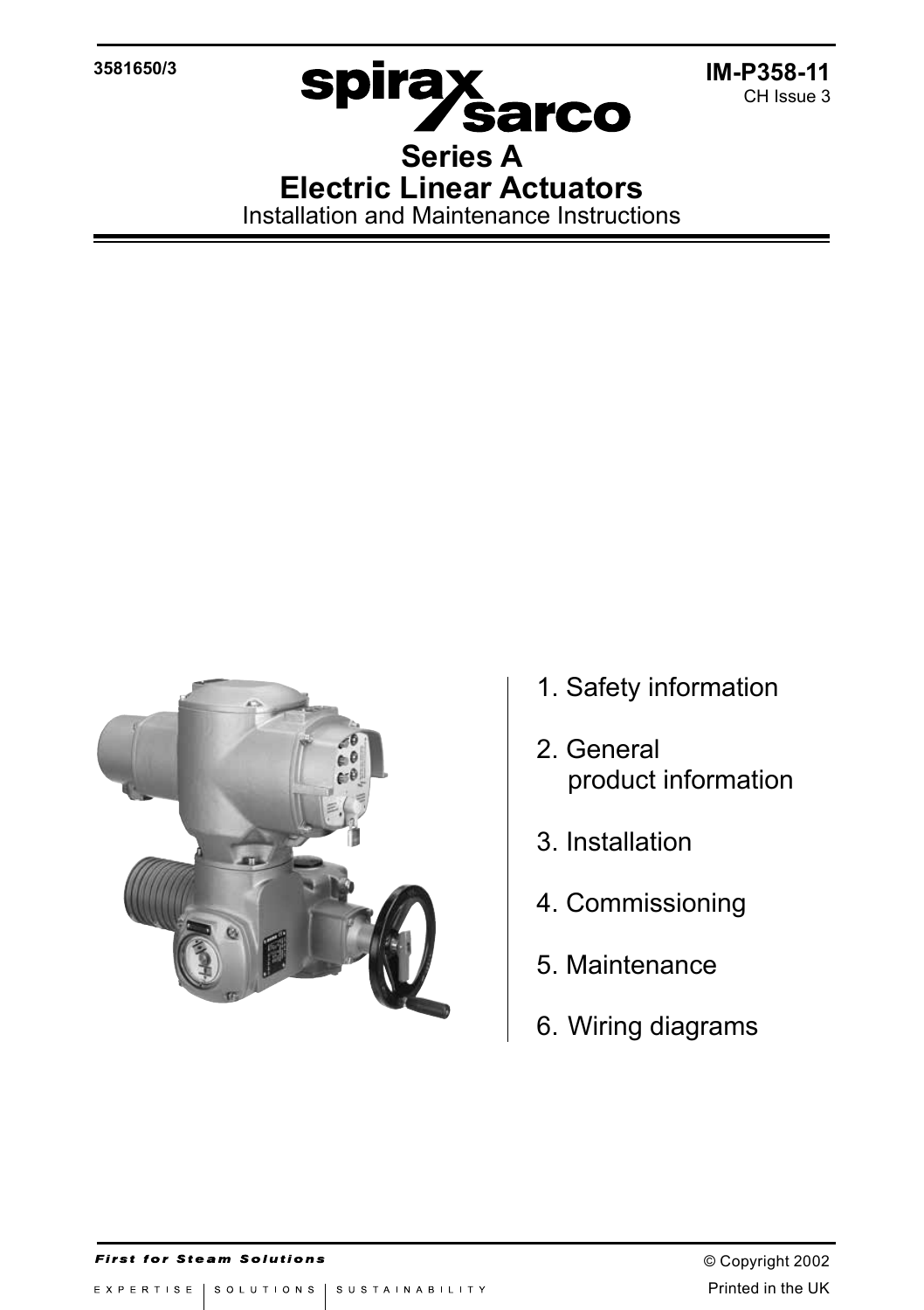# 1. Safety information

**See separate Installation and Maintenance Instruction for the control valve.**

**Your attention is drawn to Safety Information Leaflet IM-GCM-10, as well as any National and Regional regulations.**

**All personnel using this product must read this manual carefully prior to operation.**

**If these Actuators are handled improperly or not used as specified, the resultant may:**

- **- Cause danger to the life and limb of the user or a third party.**
- **- Damage the actuator and other assets belonging to the owner.**
- **- Reduce the performance of the actuator.**

### **Wiring notes**

**Every effort has been made during the design of the actuator to ensure the safety of the user, but the following precautions must be followed:**

- **i) All maintenance personnel must be suitably qualified in working with equipment containing hazardous live voltages.**
- **ii) Ensure correct installation. Safety may be compromised if the installation of the product is not carried out as specified in this manual.**
- **iii) Isolate the actuator from the mains supply before opening the unit.**
- **iv) The actuator is designed as an installation category II product, and is reliant on the building installation for over-current protection and primary isolation.**
- **v) All external circuits must meet the requirements of double insulation as stated in IEC 60364 or equivalent.**
- **vi) Wiring should be carried out in accordance with IEC 60364 or equivalent.**
- **vii) Suitably rated fuses should be fitted in all phases of the actuator's supply. Fuses should not be fitted in the protective earth conductor. The disconnection or removal of other equipment must not compromise the integrity of the installed protective earth system.**
- **viii) A disconnecting device (switch or circuit breaker) must be included in the building installation. This must be in close proximity to the equipment and within easy reach of the operator. The following must be observed:**
	- **- There must be a 3 mm contact separation in all poles.**
	- **- It must be marked as the disconnecting device for the actuator.**
	- **- It must not interrupt the protective earth conductor.**
	- **- It must not be incorporated into a mains supply cord.**
	- **- The requirements for the disconnecting device are specified in IEC 60947-1 and IEC 60947-3 or equivalent.**
- **ix) The motor contactors must be switched off directly by the limit or torque switch to ensure a maximum time delay of 20 ms.**
- **x) The actuator must not be located in such a way that the disconnecting device is made difficult to operate.**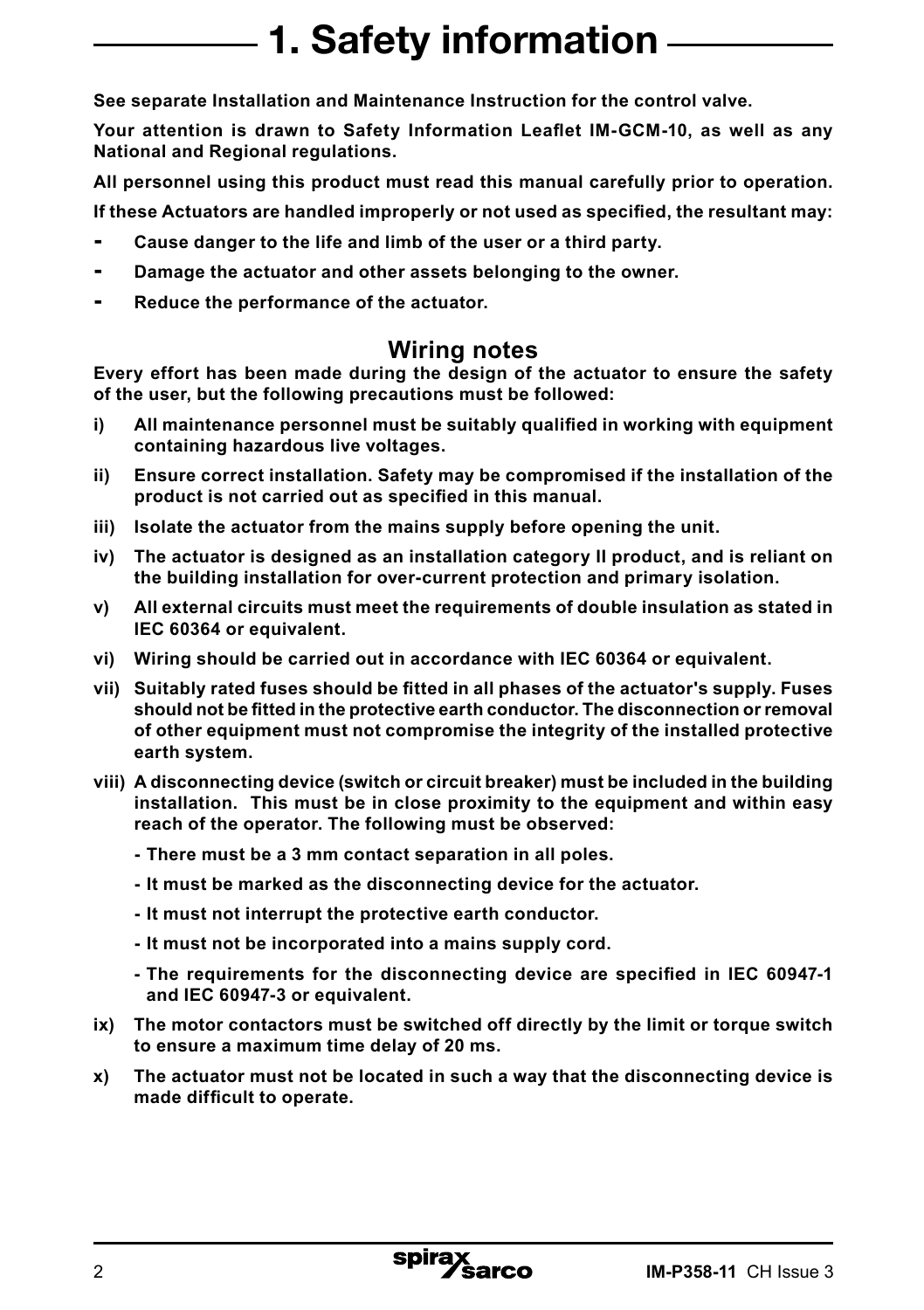## **Safety requirements and electromagnetic compatibility**

**This product is CE marked. It complies with the requirements of 73/23/EEC as amended by 93 / 68 /EEC on the harmonisation of the law of Member States relating to electrical equipment designed for use within certain voltage limits, by meeting the standard EN 60204-1, EN 60034-1 and VDE 0100 Part 410.** 

#### **WARNING:**

**This product complies with the requirement of Electromagnetic Compatibility Directive 89 / 336 /EEC as amended by 92 / 31 /EEC and 93 / 68 /EEC on the approximation of the laws of the Member States relating to electromagnetic compatibility, by meeting the standards of:** 

- **- BS EN 50081-2:1993 (Emissions) and**
- **- BS EN 50082-2:1995 (Industrial Immunity).**

**This product may be exposed to interference above the limits of BS EN 50082-2 if:**

- **- The product or its wiring is located near a radio transmitter.**
- **- Excessive electrical noise occurs on the main supply.**

**Cellular telephones and mobile radios may cause interference if used within approximately three metres of the product or its wiring. The actual separation necessary will vary according to the power of the transmitter.**

**Power line protectors (ac) should be installed if mains supply noise is likely. Protectors can combine filtering, suppression, surge and spike arrestors.**

#### **WARNING:**

**If this product is not used in the manner specified by this IMI, then the protection provided may be impaired.**



spira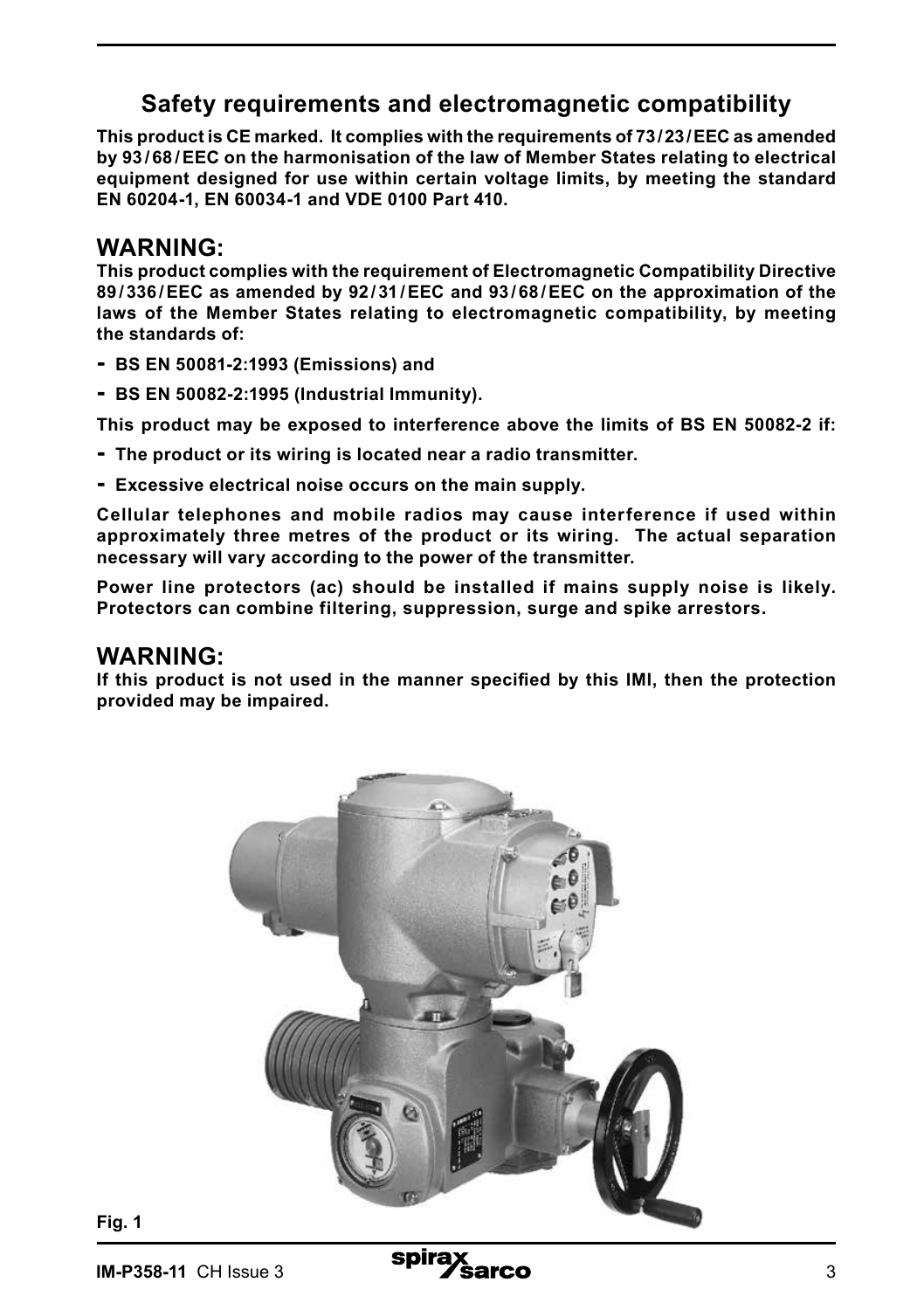# 2. General product information

# **2.1 Description**

The series A electric actuators are suitable for control of two and three port globe valves. There are four types offering on/off or regulating control using either external motor contactors or integral motor controls (switched logic).

#### **Available sizes:**

Two sizes having thrusts of 37.5 kN or 64 kN.

#### **Available linkage kits:**

Four linkage kits are available which enable mounting to KE, KEA and QL valves, DN125, DN150 and DN200. Linkage kits include output drive (LE or A) column assembly and valve spindle attachments.

#### **Available types:**

**Note:** Control type VMD (external contactor) will require additional switching equipment not supplied with these actuators.

#### **On/off actuators**

| <b>Size</b> | Voltage | Model No.  | Control                             | <b>Actuator motor rating</b><br>to VDE 0530/IEC 6034 | Linkage<br>kit  |
|-------------|---------|------------|-------------------------------------|------------------------------------------------------|-----------------|
| 10.1        | 240 V   |            | A10.1 1-22 VMD (external contactor) | $S2 = 10$ min                                        |                 |
|             | 1 phase |            | AM10.1 1-22 VMD (switched logic)    | $S2 = 10$ min                                        | A <sub>10</sub> |
| 10.1        | 400 V   |            | A10.1 3-22 VMD (external contactor) | $S2 = 15$ min                                        |                 |
|             | 3 phase |            | AM10.1 3-22 VMD (switched logic)    | $S2 = 15$ min                                        |                 |
| 14.1        | 400 V   | A14.1 3-22 | VMD (external contactor)            | $S2 = 15$ min                                        | A14             |
|             | 3 phase |            | AM14.1 3-22 VMD (switched logic)    | $S2 = 15$ min                                        |                 |
|             |         |            |                                     |                                                      |                 |

#### **Regulating actuators**

| 10.1 | 400 V | AR10.1 3-22 VMD (external contactor)       | $S4 = 25%$ | <b>LE10</b> |  |
|------|-------|--------------------------------------------|------------|-------------|--|
|      |       | 3 phase ARM10.1 3-22 0/4-20 mA and 0-5 V   | $S4 = 25%$ |             |  |
| 14.1 |       | 400 V AR14.1 3-22 VMD (external contactor) | $S4 = 25%$ | <b>LE14</b> |  |
|      |       | 3 phase ARM14.1 3-22 0/4-20 mA and 0-5 V   | $S4 = 25%$ |             |  |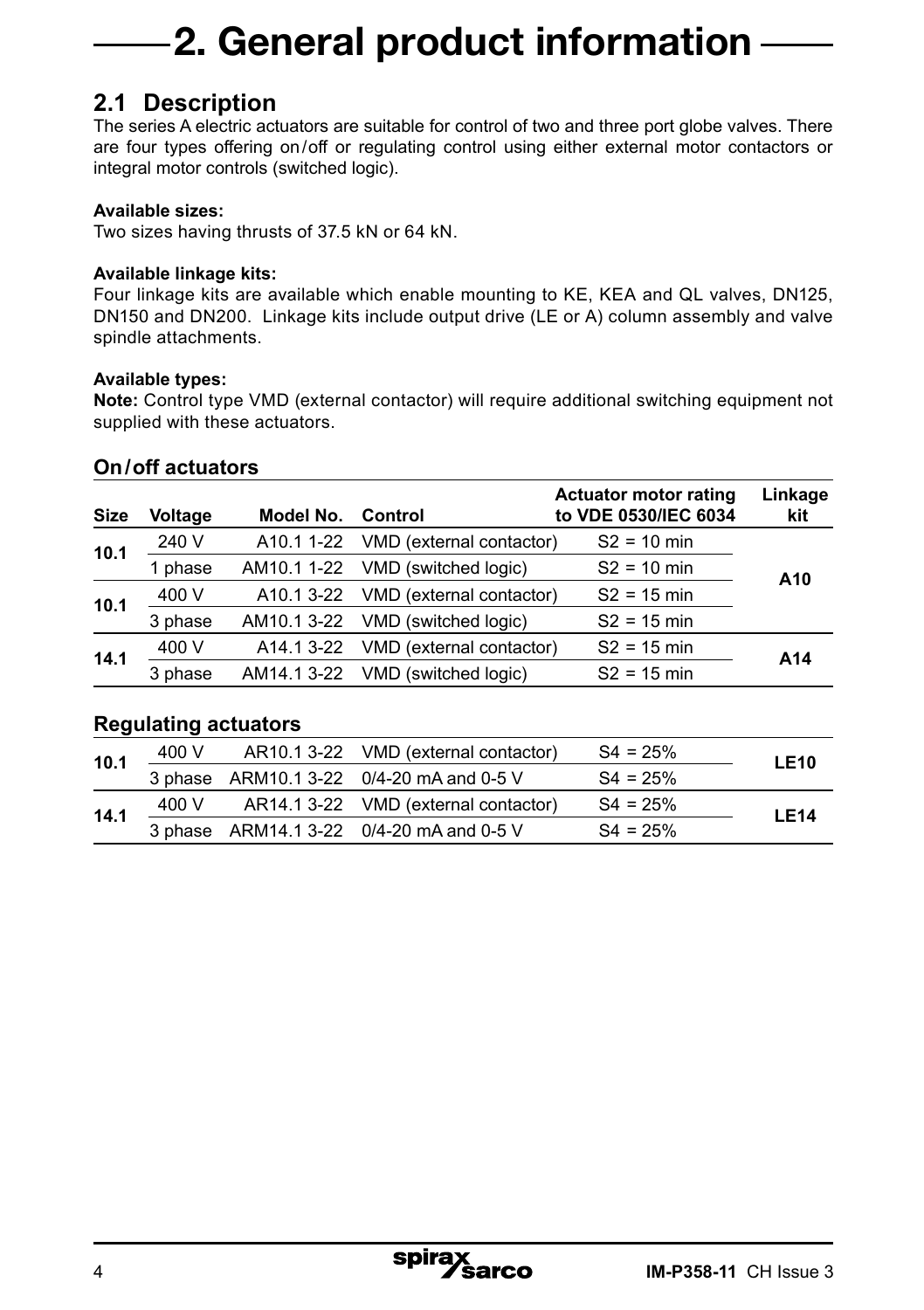|                                                                   | On/off control                       |      |                                                                |                              |           |      |
|-------------------------------------------------------------------|--------------------------------------|------|----------------------------------------------------------------|------------------------------|-----------|------|
| Model                                                             | A                                    |      |                                                                | AМ                           |           |      |
| <b>Size</b>                                                       | 10.1                                 | 10.1 | 14.1                                                           | 10.1                         | 10.1      | 14.1 |
| Supply voltage Vac (±5%)                                          | 230                                  | 400  | 400                                                            | 230                          | 400       | 400  |
| <b>Supply frequency</b>                                           |                                      |      |                                                                | 50 Hz                        |           |      |
| <b>Actuator thrust max, kN</b>                                    | 37.5                                 | 37.5 | 64                                                             | 37.5                         | 37.5      | 64   |
| <b>Regulating thrust kN</b>                                       | 18.8                                 | 18.8 | 30.8                                                           | 18.8                         | 18.8      | 30.8 |
| <b>Supply current A</b>                                           | 8                                    | 1.8  | 3.5                                                            | 8                            | 1.8       | 3.5  |
| <b>Enclosure rating</b><br>to EN 60529                            | <b>IP67</b><br>IP <sub>65</sub>      |      | IP <sub>65</sub>                                               | IP67                         |           |      |
| Actuator speed mm/sec                                             | 2.3                                  | 2.3  | 2.3                                                            | 2.3                          | 2.3       | 2.3  |
| <b>Motor terminations</b>                                         | $6 \text{ mm}^2$                     |      |                                                                |                              |           |      |
| <b>Control terminations</b>                                       | $2.5$ mm <sup>2</sup>                |      |                                                                |                              |           |      |
| <b>Conduit entries</b>                                            |                                      |      | Plug and socket unit with $2 \times$ Pg 21, 1 $\times$ Pg 13,5 |                              |           |      |
| <b>Ambient limits</b>                                             | -25 $^{\circ}$ C to +80 $^{\circ}$ C |      |                                                                | $-25^\circ$ to $+70^\circ$ C |           |      |
| <b>Actuator motor</b><br>rating to<br>VDE 0530/IEC 60034-1 (mins) | $S2 = 10$                            |      | $S2 = 15$                                                      | $S2 = 10$                    | $S2 = 15$ |      |
| Maximum starts/hour                                               | 60                                   |      |                                                                |                              |           |      |
| Design life starts (x 10 <sup>6</sup> )                           | 0.5                                  |      |                                                                |                              |           |      |

# **2.2 Technical data for A and AM models**

# **2.3 Operation**

These actuators consist of four main modules the electric drive motor, gear casing, control unit and output drive. The worm gearing reduces the high torque electric motor drive to the required speed where it couples to the output drive device. The standard control unit consists of limit and torque switches that can be used to control actuator seating and overload. When supplied these actuators are configured to torque seat in the close direction and limit seat in the open direction. If however the actuator is supplied coupled to a Q series valve both open and close directions will torque seat. Additional programmable motor control features are available with the AM and ARM models. The service conditions of these electric actuators are: S2-short time service and S4-intermittent service according to IEC 60034-1,8.

# **2.4 Manual operation**

**Attention:** Manual operation should only be engaged with motor still.

- **-** Lift the change over lever in the centre of handwheel approximately 85° while slightly turning the handwheel.
- **-** Release the changeover lever (snaps back to initial position by spring action); manual drive will remain engaged. In case lever does not snap back by itself, manually assist.

Manual operation disengages automatically when motor is started.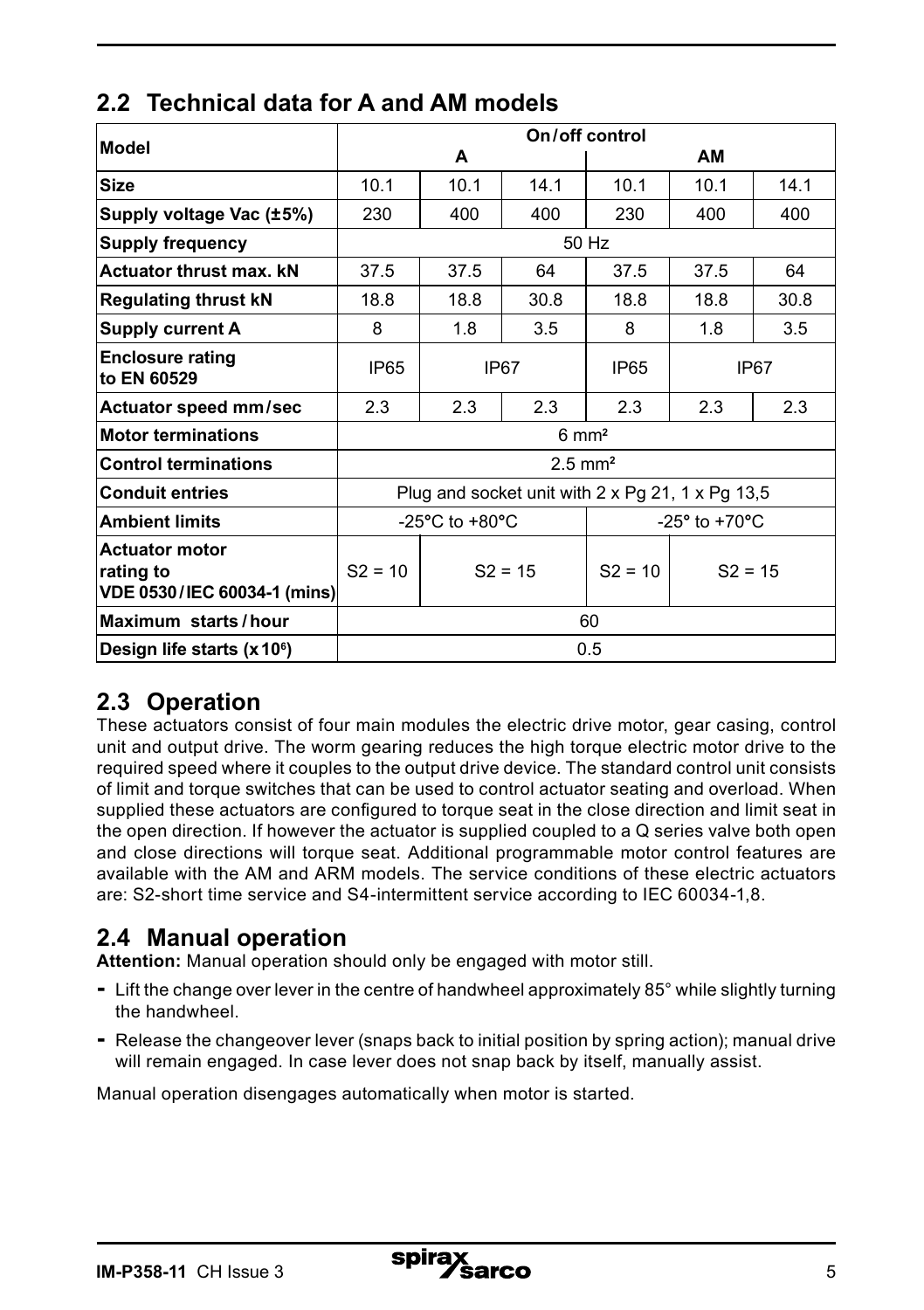# **2.5 Materials**



# **2.6 Technical data for AR and ARM models**

|                                                                   | <b>Regulating control</b>                                      |      |                                  |      |  |
|-------------------------------------------------------------------|----------------------------------------------------------------|------|----------------------------------|------|--|
| <b>Model</b>                                                      |                                                                | AR.  | <b>ARM</b>                       |      |  |
| <b>Size</b>                                                       | 10.1                                                           | 14.1 | 10.1                             | 14.1 |  |
| Supply voltage Vac (±5%)                                          | 400                                                            | 400  | 400                              | 400  |  |
| <b>Supply frequency</b>                                           | 50 Hz                                                          |      |                                  |      |  |
| <b>Actuator thrust max. kN</b>                                    | 37.5                                                           | 64   | 37.5                             | 64   |  |
| <b>Regulating thrust kN</b>                                       | 18.8                                                           | 30.8 | 18.8                             | 30.8 |  |
| <b>Supply current A</b>                                           | 1.8                                                            | 3.5  | 8                                | 3.5  |  |
| <b>Enclosure rating</b><br>to EN 60529                            | IP67                                                           |      | IP <sub>67</sub>                 |      |  |
| Actuator speed mm/sec                                             | 2.2                                                            | 2.5  | 2.2                              | 2.5  |  |
| <b>Motor terminations</b>                                         | $6 \text{ mm}^2$                                               |      |                                  |      |  |
| <b>Control terminations</b>                                       | $2.5$ mm <sup>2</sup>                                          |      |                                  |      |  |
| <b>Conduit entries</b>                                            | Plug and socket unit with $2 \times$ Pg 21, 1 $\times$ Pg 13,5 |      |                                  |      |  |
| <b>Ambient limits</b>                                             | -25 $^{\circ}$ C to +80 $^{\circ}$ C                           |      | $-25^{\circ}$ to $+70^{\circ}$ C |      |  |
| <b>Actuator motor</b><br>rating to<br>VDE 0530/IEC 60034-1 (mins) | $S4 = 25%$                                                     |      | $S4 = 25%$                       |      |  |
| Maximum starts/hour                                               | 1200                                                           | 900  | 1200                             | 900  |  |
| Design life starts (x 10 <sup>6</sup> )                           | 5                                                              | 3.5  | 5                                | 3.5  |  |

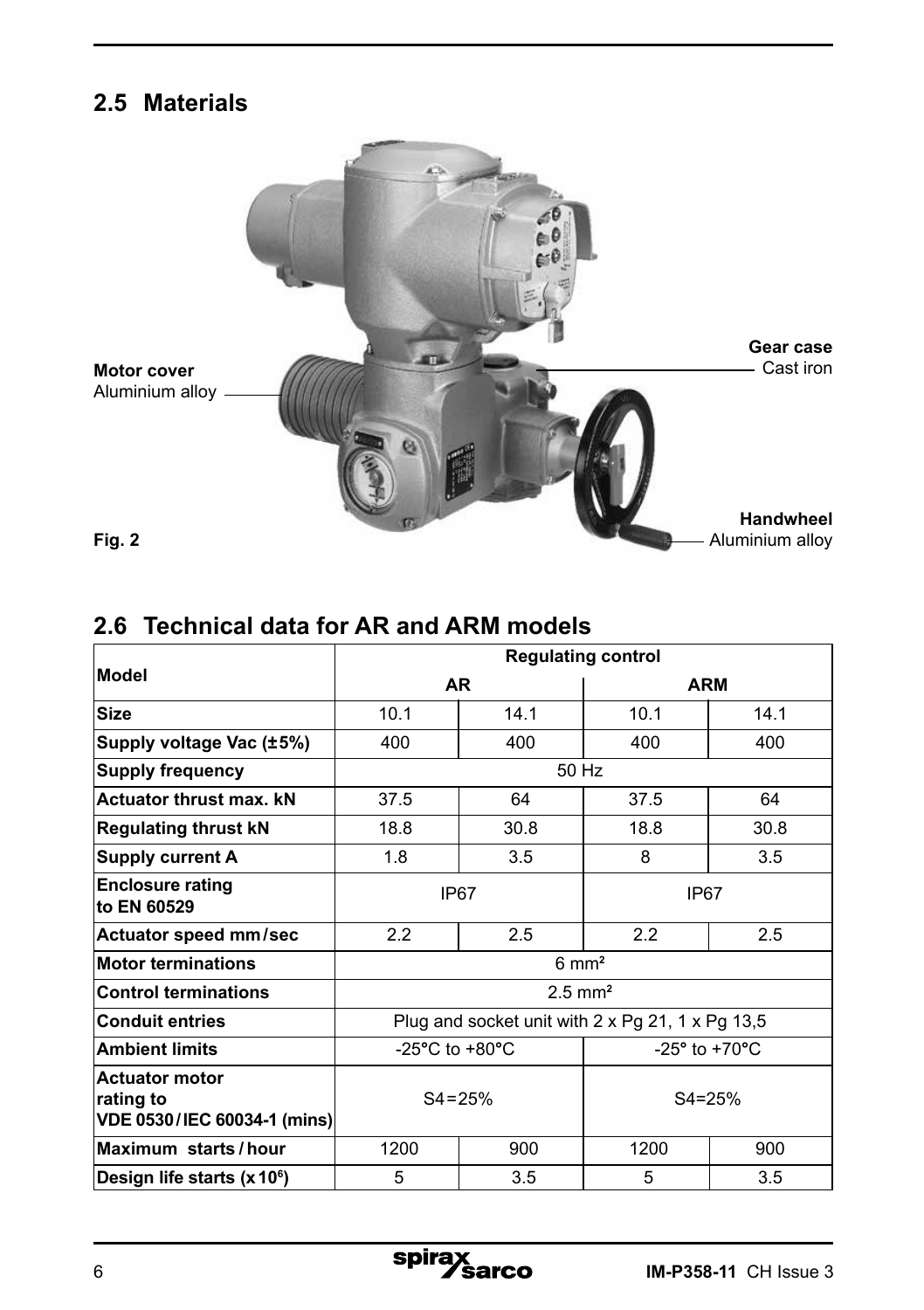

**Fig. 3 Series A actuator fitted to LE drive coupling mounted to a valve**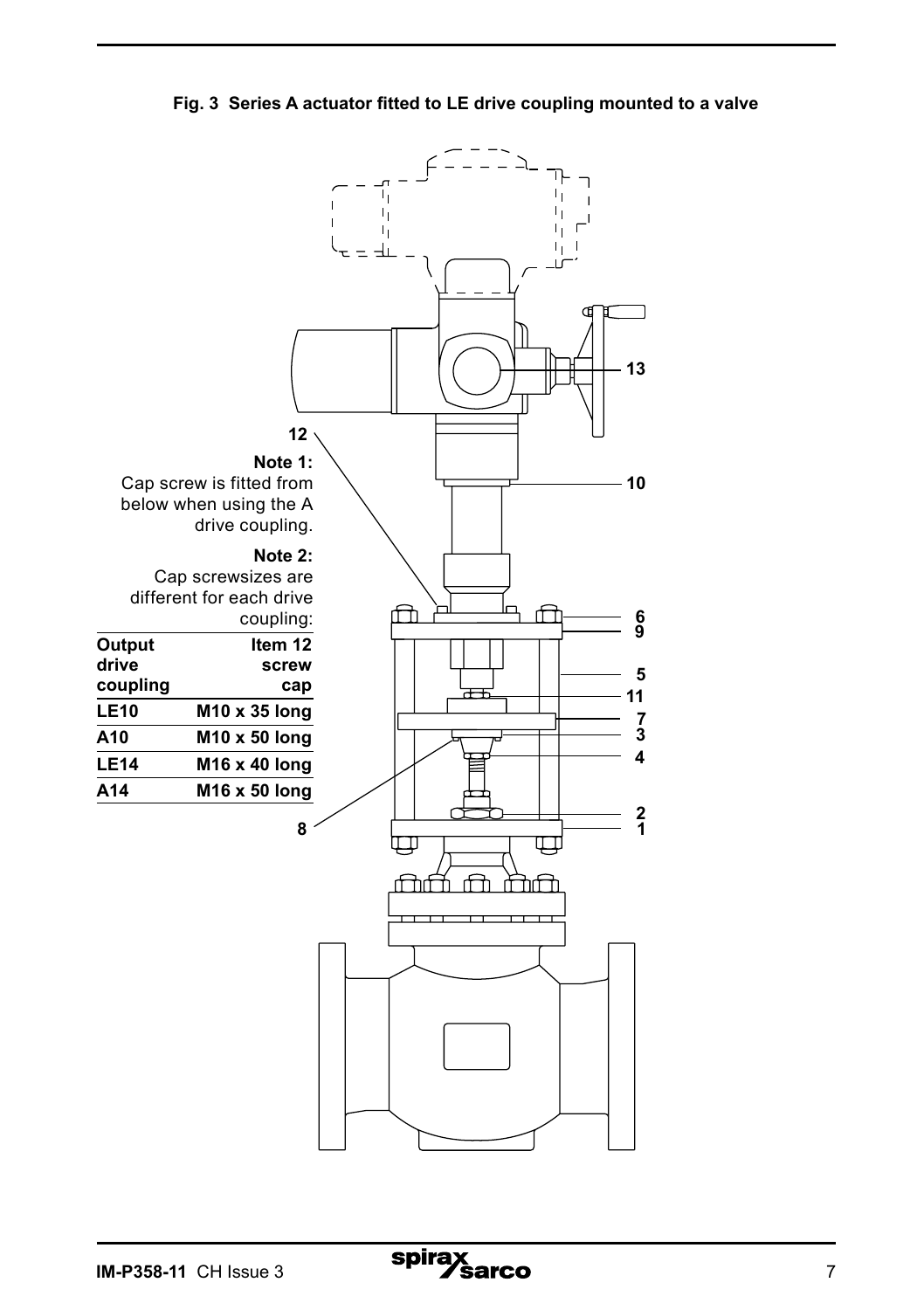**See separate Installation and Maintenance Instructions for the control valve. Note: Before actioning any installation observe the 'Safety information' in Section 1.**

### **3.1 Loc**ation

The actuator should be mounted above the valve with sufficient space to allow access to the handwheel, local control unit, and electrical connection plug. When selecting a location make sure that the actuator is not exposed to ambient conditions exceeding the product range (see Table 1).

If necessary, provide insulation to prevent overheating. The actuator is IP rated when the covers are fitted correctly and the cable gland entries are tightened against the cables.

#### **Table 1 Ambient temperature**

| A          | -25°C to +80°C |
|------------|----------------|
| AR and ARM | -25°C to +60°C |
| AM         | -25°C to +70°C |
| All models | 5 to 95% RH    |

### **3.2 Fit**ting the actuator to the valve



**During mounting of the actuator to a valve, never drive the actuator electrically instead use the handwheel.**

**The actuator assembly is heavy and the correct lifting gear should be used to support the actuator weight.** 

**When lifting do not attach lifting ropes or hooks to the handwheel.** 

**A ready assembled valve/actuator should never be lifted using the actuator.**

Normally the series A actuator will be supplied fitted to the valve. However should it be necessary to fit or replace an actuator, the following procedures should to adopted:

#### **3.2.1 Fitting the valve adaptor flange**

#### **The mounting flange (1) must be fitted to the valve:**

- **-** Remove the actuator retaining nut (**2**) from the valve and place the mounting flange (**1**) over the valve bonnet.
- **-** Refit the actuator retaining nut (**2**) and tighten to torque of 250 N m.

#### **3.2.2 Fitting the lower valve linkage:**

- **-** Screw the valve linkage (**3**) onto the valve stem at least one thread diameter and loosely tighten the stem lock-nut (**4**).
- **- Fit 4 off pillars (5) and retain with nuts (6, see Fig. 4), tighten to 300 N m**



**Before the pillar nuts are tightened, make sure that the pillar ends are completely inserted into the bores of the valve mounting flange.**



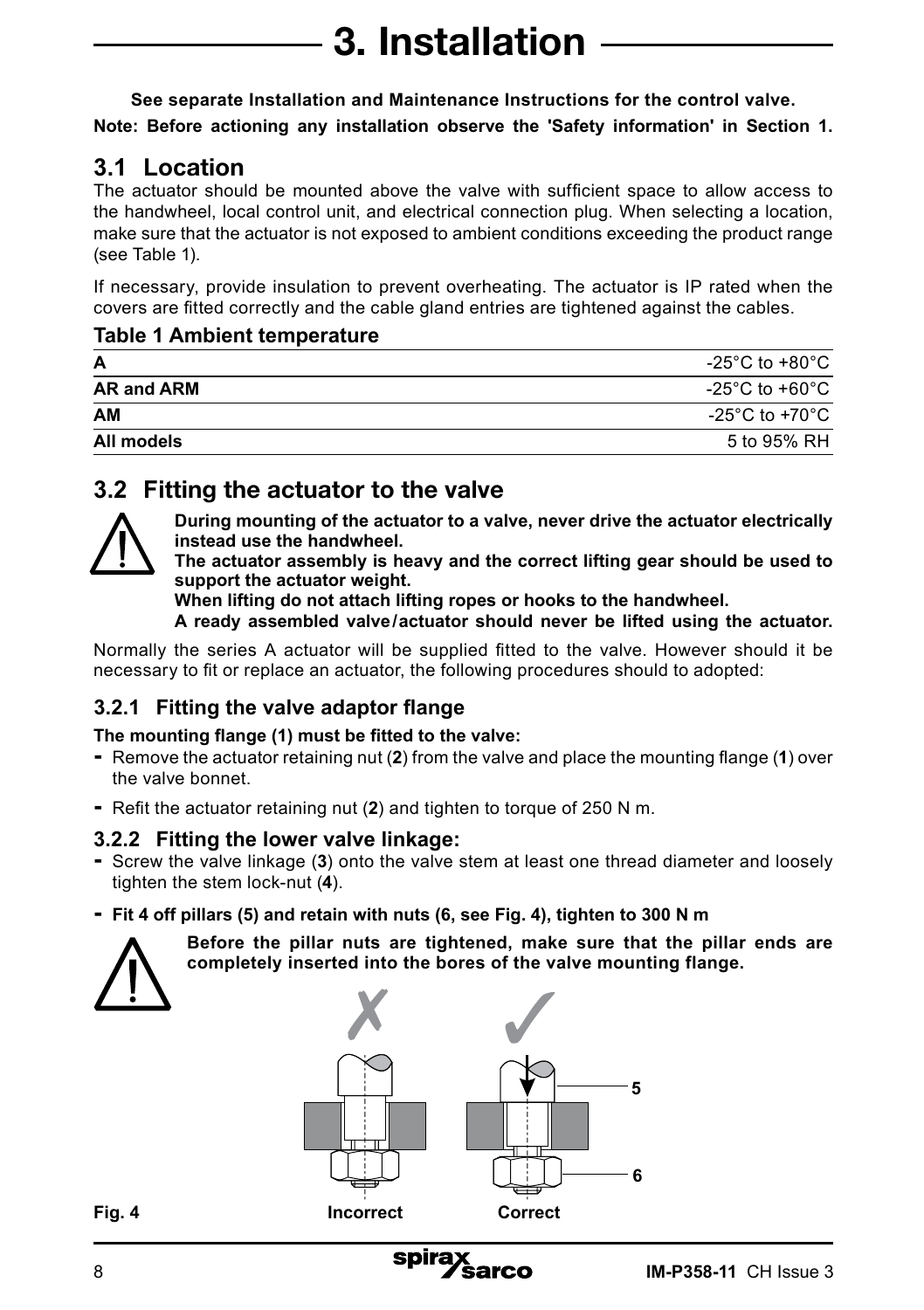#### **3.2.3 Fitting the actuator to the valve**

#### **Follow this procedure for all models:**

- **-** Ensure the actuator output drive (**10**) is fitted to the actuator. Refer to the manufacturer's literature.
- **-** Fit the actuator mounting flange (**9**) to the actuator output drive and retain with cap screws (**12**).

| <b>Output drive (10)</b> | A <sub>10</sub> . LE <sub>10</sub> | A14. LE14 |
|--------------------------|------------------------------------|-----------|
| Cap screw (12)           | M10                                | M16       |
| Torque, setting          | 70 N m                             | 200 N m   |

- **-** Screw the anti-rotation plate (**7**) onto the actuator stem until the stem is engaged at least one thread diameter. Tighten lock-nut (**11**) M20 to 400 N m, M36 to 1000 N m.
- **-** Ensure the actuator stem is fully retracted into the actuator. Use the handwheel to retract the actuator stem.
- **-** Align the anti-rotation plate over the pillars and lower the actuator onto the pillars, ensuring the pillars are fully engaged and clearance exists between the anti-rotation plate (**7**) and the valve linkage (**3**).
- **-** Fit and tighten pillar nuts (see Fig. 4) to a torque of 300 N m.
- **-** Ensure the valve stem is pushed down until the valve plug is fully seated.
- **-** Using the handwheel lower the actuator stem until the anti-rotation plate and valve linkage are in contact. If this is not achieved:

*i* - Unwind the handwheel one turn.

**ii** - Adjust the anti-rotation plate and/or the valve linkage until contact is made.

#### **Warning: Ensure the valve stem thread engagement is not less than one thread diameter.**

- **-** Align the anti-rotation plate and valve linkage so the fixing holes will accept the four (M10 x 35 long) coupling cap head screws (**8**) and tighten to a torque of 70 N m.
- **-** Using the handwheel ensure that the actuator will fully travel the valve.

spira

**-** Tighten valve lock-nut (**4**) to 200 N m.



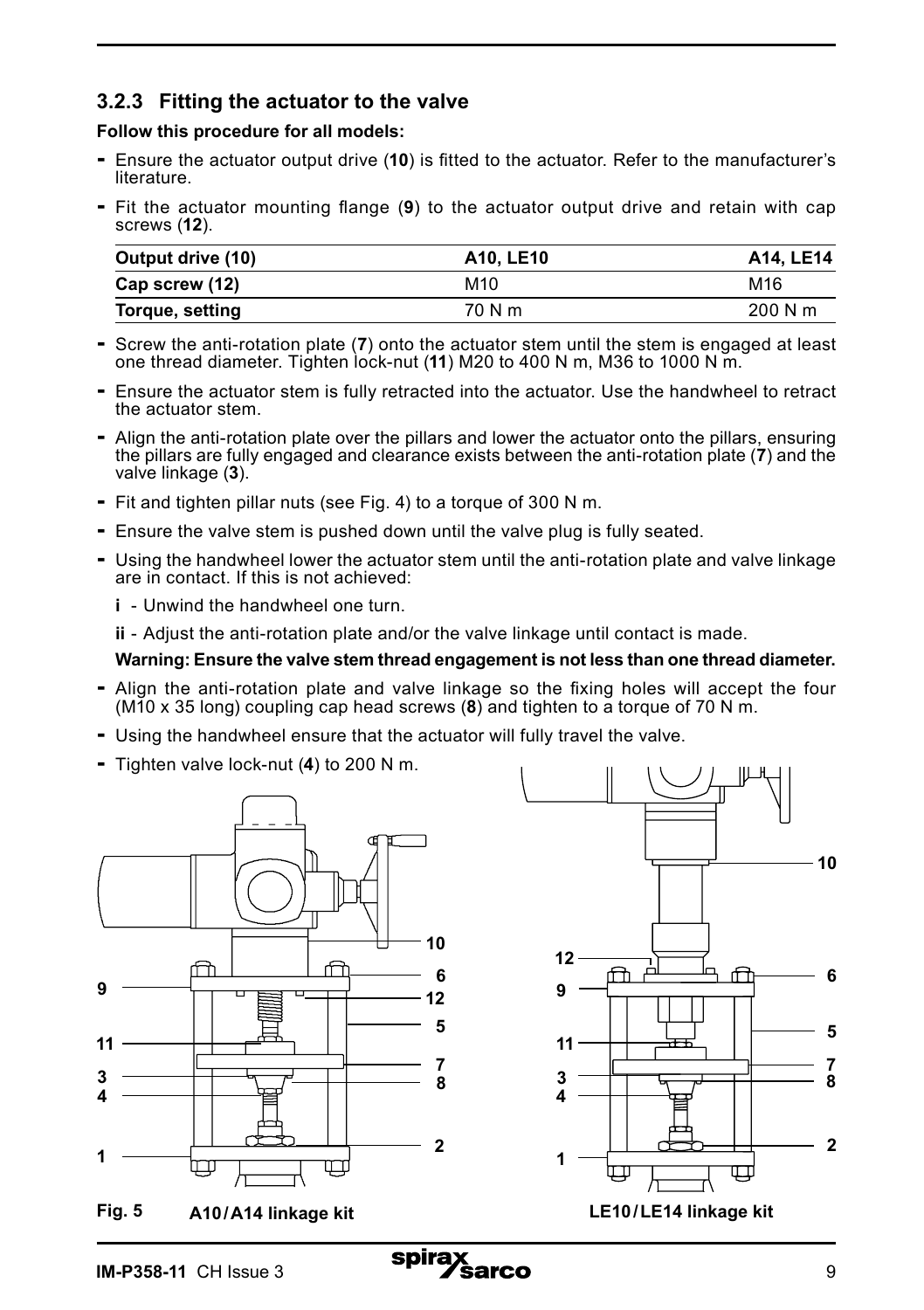# **3.3 Removing and refitting the electrical connection cover**



**Ensure power is disconnected before removing the cover.**

To remove the connection plug (**14**) loosen the hex head slotted retaining screws (**15**) and lift clear. Before refitting the cover clean sealing faces and check 'O' ring for damage. Apply a thin film of non acidic grease, replace plug and tighten screws diagonally.



**Fig. 6 AM10.1 actuator AM14.1/ARM14.1 actuator**

#### **3.3.1 Wiring details**



**Connection to the mains supply is important.**

#### **Important:**

- **-** Read 'Safety information' (Wiring notes, Section 1), before attempting to wire the supply to the actuator.
- **-** Complete protection of the motors will only be guaranteed if the thermo-switches in the windings are wired correctly.
- **-** Slow blow fuses should be fitted in all phases, but not in the protective earth conductor.
- **-** The protective earth terminal must be connected to the installation protective earth system. Disconnection or removal of other equipment must not compromise the integrity of the installation protective earth system.
- For power supply connections (10 mm<sup>2</sup> screw terminals), use 6 mm<sup>2</sup> wire, double insulated as stated in IEC 60364 (or equivalent), if wires are exposed to touch.
- **-** For control signals connections (4 mm<sup>2</sup> screw terminals), use 2.5 mm<sup>2</sup> wire.
- **-** For AR and ARM models ensure that the 4-20 mA output terminals 23 and 24 on plug/socket connector (**14**) are connected to a load. Alternatively these terminals must be connected together to ensure the input circuit is a 'Loop'. For further information on wiring refer to the manufacturers operating instructions.

#### **3.3.2 Terminal connections**

To access the screw terminals unscrew the four cheese head screws (**15**) holding the multi-pin socket into the plug (Fig. 6). For multi-pin terminal connections see appropriate terminal diagram. supplied with the actuator.

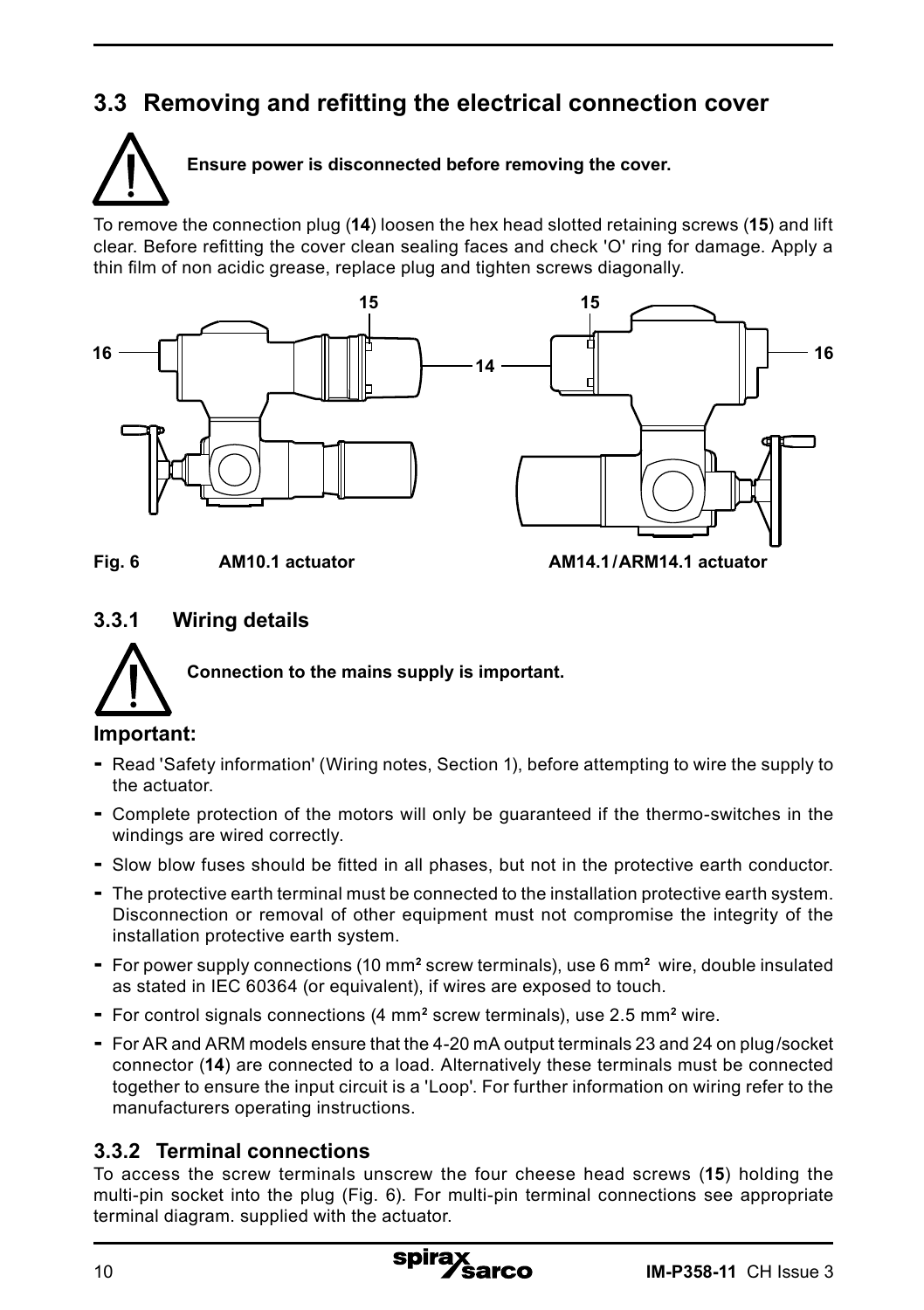# 4. Commissioning

**Complete the appropriate Sections, relative to the actuator being commissioned.**

**4.1 Preliminary tests:**<br>**-** Remove the switch compartment cover (13, see Fig. 3) and position indicator disc. An open ended spanner (approximately 10 mm) may be used as a lever, to remove the position indicator disc



#### **Fig. 7 Control unit diagram**

- **-** Using the handwheel move the valve to the mid-position.
- **-** Briefly switch on the actuator in the **open** direction. Note the following:
	- **i - A and AR:** These models use external motor contactors and as such the operational switches must be accessible during the test run.
	- **ii - AM and ARM:** To control the operation the local control panel should be used (Fig. 3). Ensure the selector switch is turned to the 'local' position. Push the  $\triangle$  button to **open** and  $\overline{L}$  button to **close**.
- **-** Ensure the valve moves in the **open** direction, if not check the wiring.
- **-** Whilst the valve moves in the **open** direction turn the right hand red test button (**T2**) (**open**) clockwise:
	- **i -** If the actuator stops, the control circuit is correctly wired.
	- **ii -** If the actuator does not stop also turn the left hand red test button (**T1**) (**close**) anticlockwise. This will produce an emergency stop of the actuator. The control circuit must then be checked and this test repeated.

spira

**Note:** The two red test buttons (**T1**) and (**T2**) operate the torque and limit micro switches for test purposes.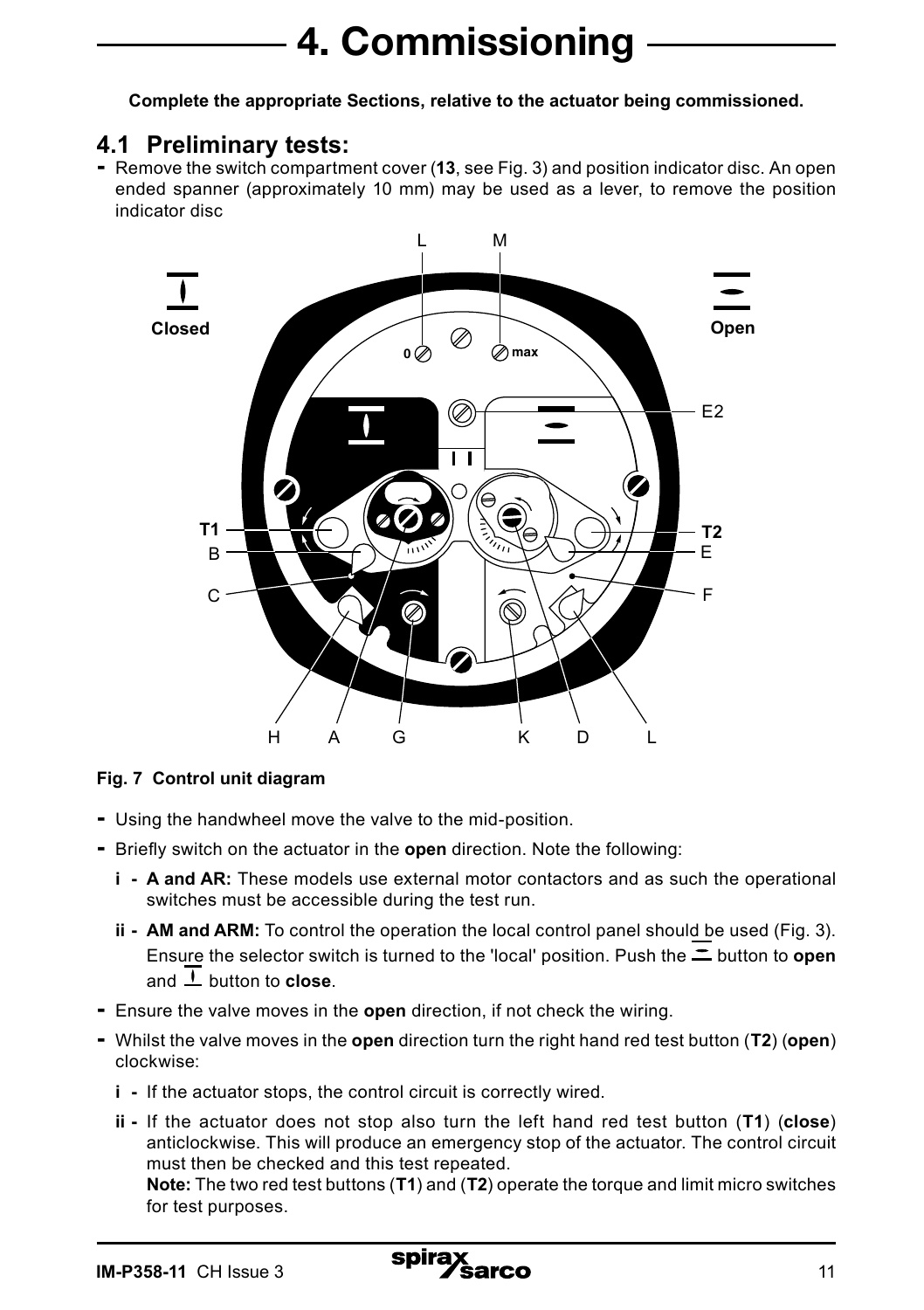# **4.2 Checking torque switch operation**

For 2-port KE valves the limit switches should be used to stop the actuator in the **open**  direction and to flag the seat zone in the **closed** position. For 3-port QL valves the limit switches are used to flag the seat zone in the **open** and **closed** position. Refer to the manufacturer's literature for the procedure to change the set up from the 2-port settings supplied to the 3-port settings. If supplied coupled to a valve the switches will be preset, and will only require checking should the valve and actuator be separated.

**Note:** For torque seating in the closed direction the limit switches flag the seat zone and must operate shortly before reaching the seat.

**Attention: Actuators coupled to valves will have the torque switches set. Adjustment below this setting may result in insufficient closing forces being applied to the valve. See TI-P358-10 for further details.** 

**Torque setting for A14.1, AR14.1, AM14.1, ARM14.1 64 kN thrust actuator:**

|                      | <b>Stainless steel valves</b> | <b>Other material valves</b> |
|----------------------|-------------------------------|------------------------------|
|                      | <b>KE/QL 61-63</b>            | KE/QL                        |
| Open torque          | 18 da N m                     | 25 da N m                    |
| <b>Closed torque</b> | 18 da N m                     | 25 da N m                    |

**Torque setting for A10.1, AM10.1 37.5 kN thrust actuator:**

Set the torque to maximum 12 da N m.

#### **4.2.1 Setting the closed torque switch (Black area, Fig. 8):**

- **-** Unlock screws **O** on torque dial.
- **-** Rotate dial **P** to the required torque setting. The dial is marked in da N m, 1 da N m = 7.4 lbf ft.
- **-** Tighten lock screws **O.**



#### **4.2.2 Setting the open torque switch (White area, Fig. 9)**

For torque seating in the closed direction the limit switch must operate shortly before reaching the seat:

- **-** Unlock screw **O** on torque dial.
- **-** Rotate dial **P** to the required torque setting. The dial is marked in da N m, 1 da N m = 7.4 lbf ft.
- **-** Tighten lock screws **O.**

**Attention: Following any adjustment ensure the actuator can apply sufficient thrust to overcome the applied pressures.**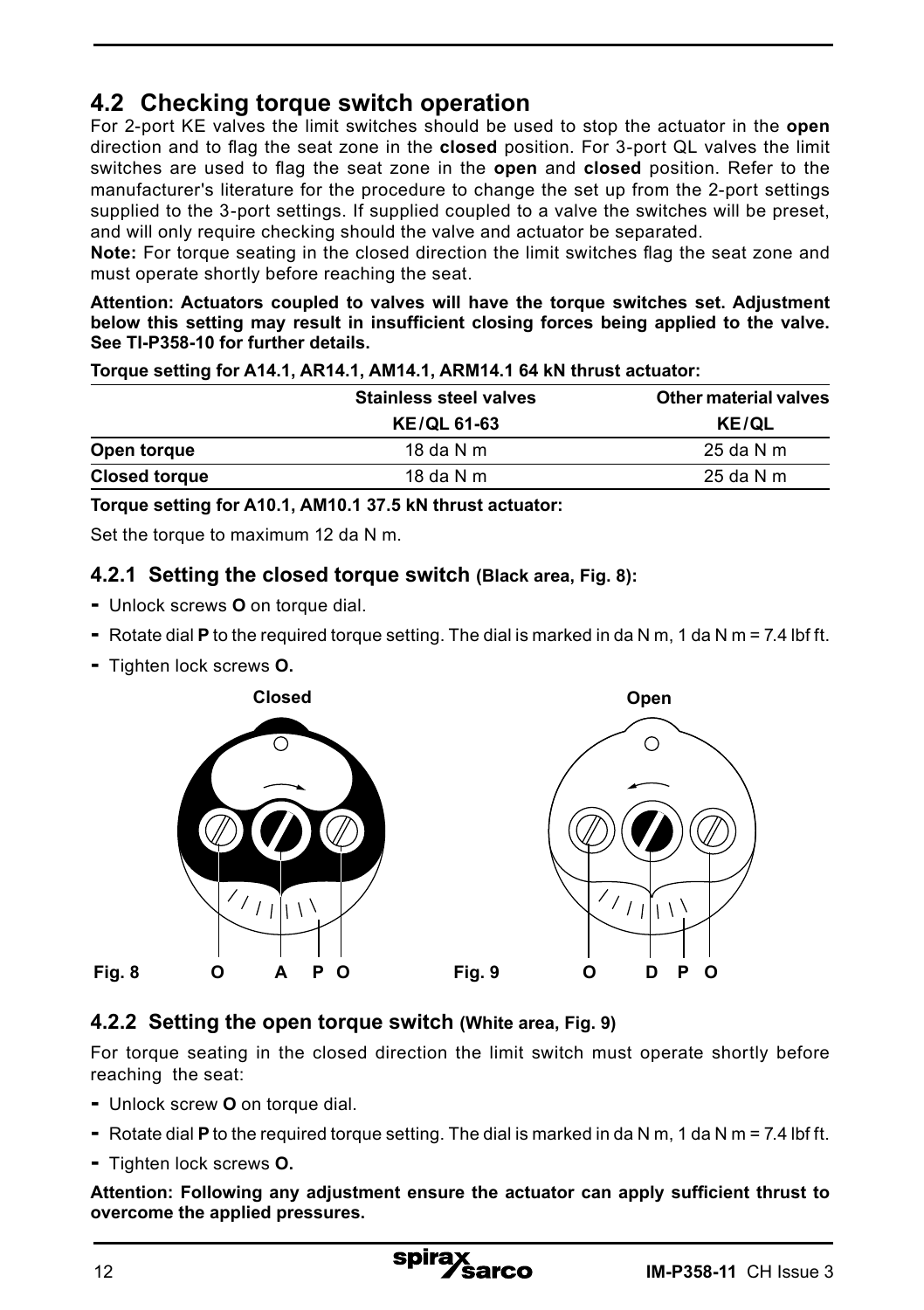## **4.3 Checking the limit switches operation**

For 2-port KE valves the limit switches should be used to stop the actuator in the open direction and to flag the seat zone in the **closed** position. For 3-port QL valves the limit switches are used to flag the seat zone in the **open** and **closed** position. If supplied coupled to a valve the switches will be preset, and will only require checking should the valve and actuator be separated.

**Note:** For torque seating in the **closed** direction the limit switches flag the seat zone and must operate shortly before reaching the seat.



**Fig. 10 Control unit diagram**

#### **4.3.1 For 2-port valves**

#### **Closed position limit switch (Black area, Fig. 11):**

- **-** Drive the actuator electrically until the torque switch, switches off the motor. At this point the stop light should be showing a fault.
- **-** Turn the handwheel anticlockwise two turns.
- **-** Press down and turn spindle **A** in the clockwise direction. Ratchet is felt and heard, pointer **B** will turn for every 90° of rotation. When the pointer approaches point **C** the spindle should not be turned any further. If the spindle has been turned beyond this point, continue turning and approach the setting point again.

#### **Attention: Ensure spindle A springs out to its original position.**

#### **Open position limit switch (White area, Fig. 12):**

- **-** Turn the handwheel anticlockwise until the valve has fully travelled 50 mm.
- **-** Using a 3 mm flat screwdriver push in and turn spindle **D** anticlockwise. Ratchet is felt and heard, pointer **E** will turn for every 90° of rotation. When the pointer approaches point **F** the spindle should not be turned any further. If the spindle has been turned beyond this point, continue turning and approach the setting point again.

**Attention: Ensure spindle D springs out to its original position.**

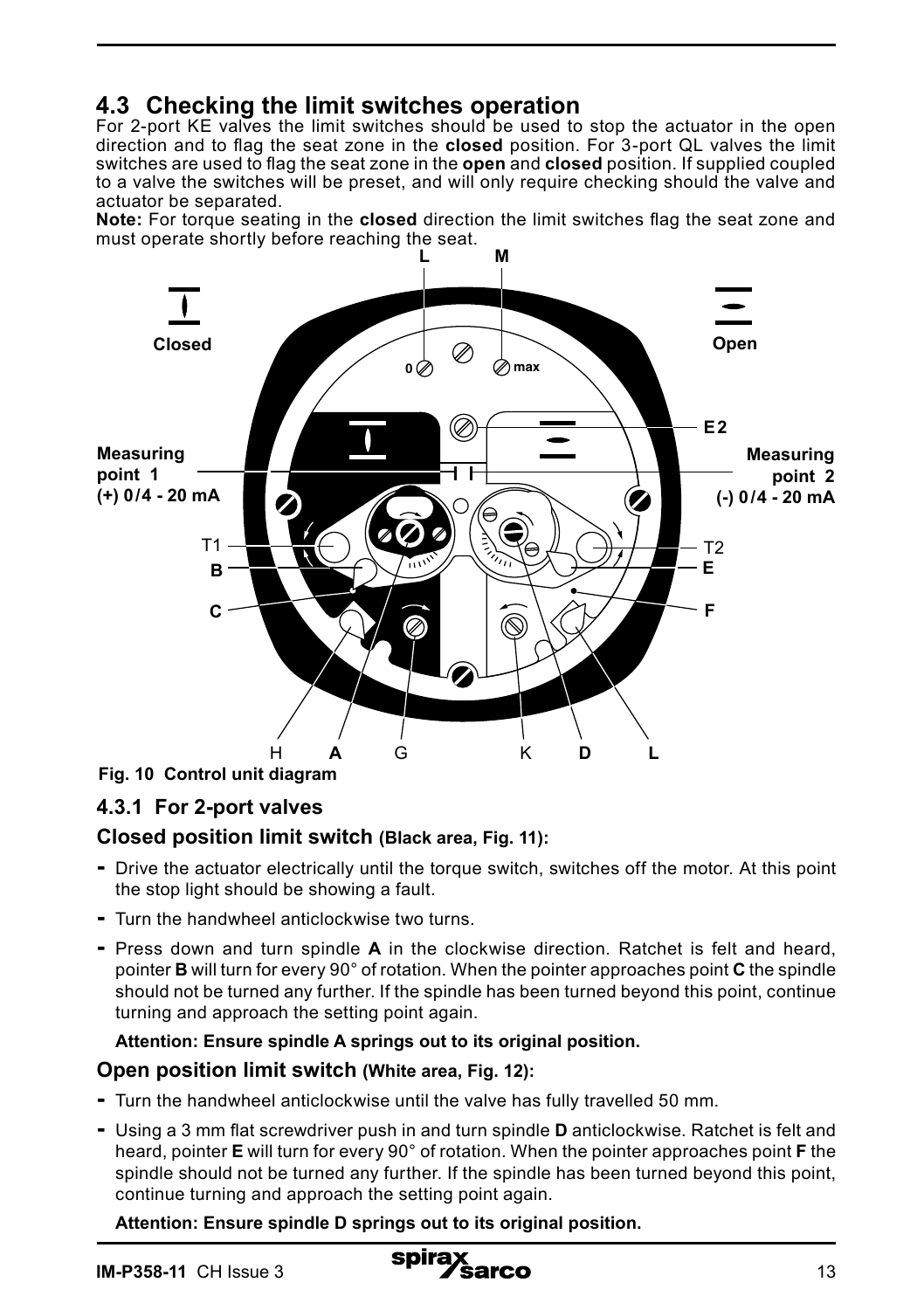## **4.3.2 For 3-port valves**

#### **Closed Position limit switch (Black area, Fig. 11):**

- **-** Drive the actuator electrically until the torque switch, switches off the motor. At this point the stop light should be showing a fault.
- **-** Turn the handwheel anticlockwise one turn.
- **-** Press down and turn spindle **A** in the clockwise direction. Ratchet is felt and heard, pointer **B** will turn for every 90° of rotation. When the pointer approaches point **C** the spindle should not be turned any further. If the spindle has been turned beyond this point, continue turning and approach the setting point again.

#### **Attention: Ensure spindle A springs out to its original position.**

#### **Open position limit switch (White area, Fig. 12):**

- **-** Drive the actuator electrically until the torque switch, switches off the motor. At this point the stop light should be showing a fault.
- **-** Turn the handwheel clockwise one turn.
- **-** Using a 3 mm flat screwdriver press down and turn spindle **D** anticlockwise. Ratchet is felt and heard, pointer **E** will turn for every 90° of rotation. When the pointer approaches point **F** the spindle should not be turned any further. If the spindle has been turned beyond this point, continue turning and approach the setting point again.

#### **Attention: Ensure spindle D springs out to its original position.**



#### **4.4 Adjusting the position feedback transmitter (AR and ARM models only, see Fig. 10):**



**Ensure that the 4-20 mA. feedback terminals 23 and 24 on the plug/socket connector (14) are connected to a load. Alternatively these terminals must be connected together to make the mA loop.**

- **-** Drive the actuator to the fully **closed** position.
- **-** Connect ammeter for 20 mA to measuring point (**1**) and (**2**) (Fig. 10). Refer to manufacturers instructions, for further connection details
- **-** Using a 3 mm flat screwdriver turn screw **E2** clockwise until the mechanical stop is felt. Turn anticlockwise **1/8 th** of a turn.
- **-** Trim potentiometer **L** clockwise until the output current starts to increase. Trim backwards until a reading of 0.1 mA is shown.
- **-** Drive the actuator to the fully open position.
- **-** Trim potentiometer **M** (max) until a signal of 20 mA is achieved.
- **-** Run actuator again to check the closed position reading, and adjust if necessary.

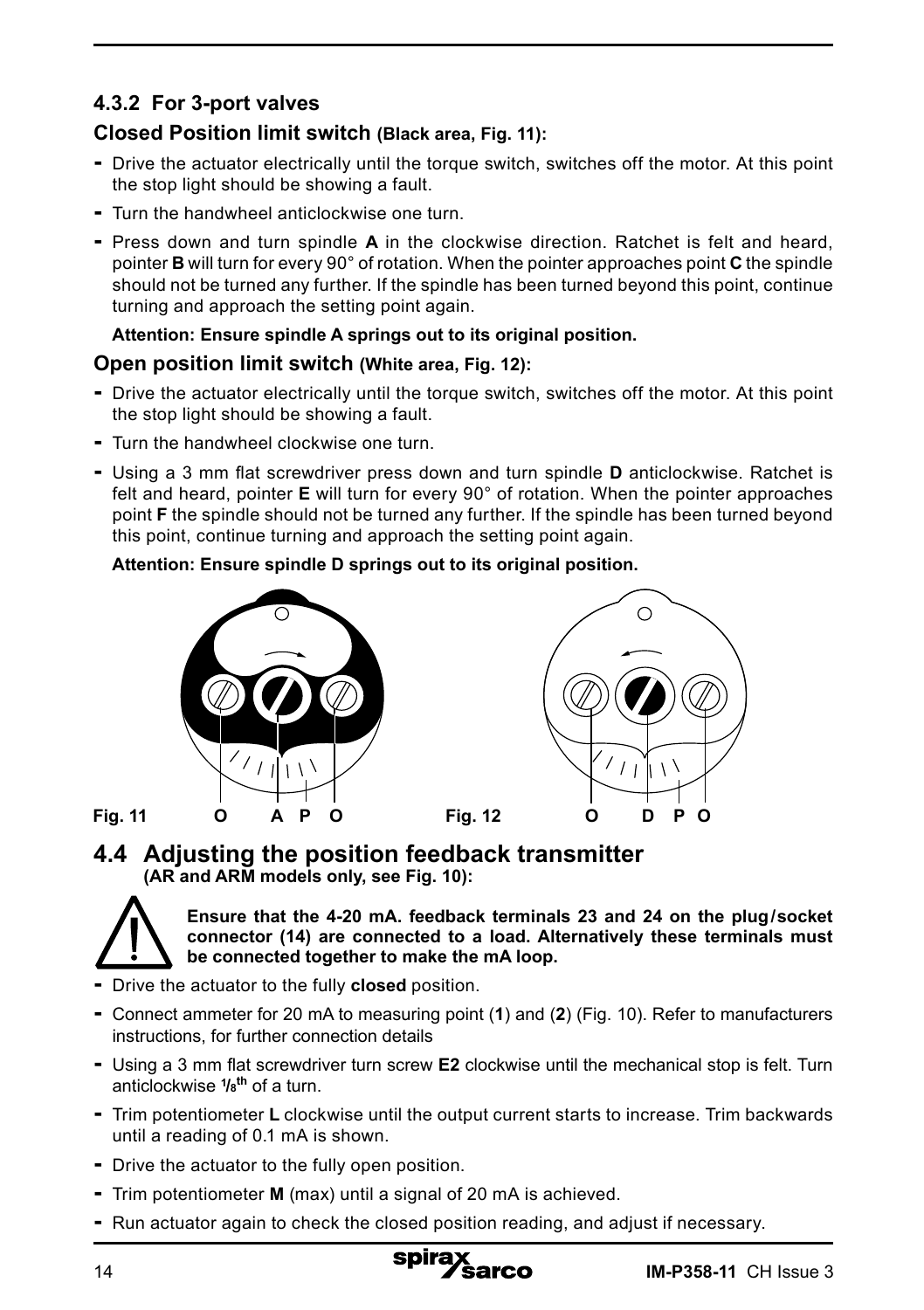# **4.5 Positioner card adjustment (ARM models only)**



**Before setting the positioner card ensure that the limit and torque switching of the actuator as well as the position feedback transmitter have been set.**



#### **Fig. 13**

#### **4.5.1 Setting close positioner card input:**

- **-** Set selector switch to **LOCAL** position, on the control panel (**16** see Fig. 6).
- **-** Connect mA input signal **E1** to terminals 2(+) and 3(-) in the plug/socket connector (**14**).
- **-** Close valve by using the push button  $\overline{\mathbf{I}}$  to **close**.
- **-** Supply input signal **E1** (nominal value) to 4 mA.
- **-** Turn potentiometer (**t.off**) anticlockwise to the stop.
- **-** Connect voltmeter (0-5 V) to measuring points MP3(+) and MP4(-): For  $E1$  (nominal value) = 0 mA: measure 0 V. For **E2** (nominal value) = 4 mA: measure 1 V.
- **-** Connect voltmeter for measuring of actual value to measuring points MP2(+) and MP1(-). For **E2** (actual value) = 4 mA: measure 1 V.
- **-** If measured value is not correct adjust position feedback according to Section 4.4.

#### **4.5.2 LED setting at closed position (see Fig. 13):-**

| <b>LED's are not illuminated</b>  | Turn potentiometer P3 '0' slightly in a clockwise direction<br>until the close LED (yellow) is on.                                                                                                    |
|-----------------------------------|-------------------------------------------------------------------------------------------------------------------------------------------------------------------------------------------------------|
| LED open (green) is illuminated   | Turn potentiometer P3 '0' slightly in a clockwise direction<br>until LED open (green) is off and LED close (yellow) is on.                                                                            |
| LED close (yellow) is illuminated | Turn potentiometer P3 '0' in an anticlockwise direction<br>until LED close (yellow) is off. Then turn potentiometer<br>P3'0' slightly in clockwise direction until LED close (yellow)<br>is on again. |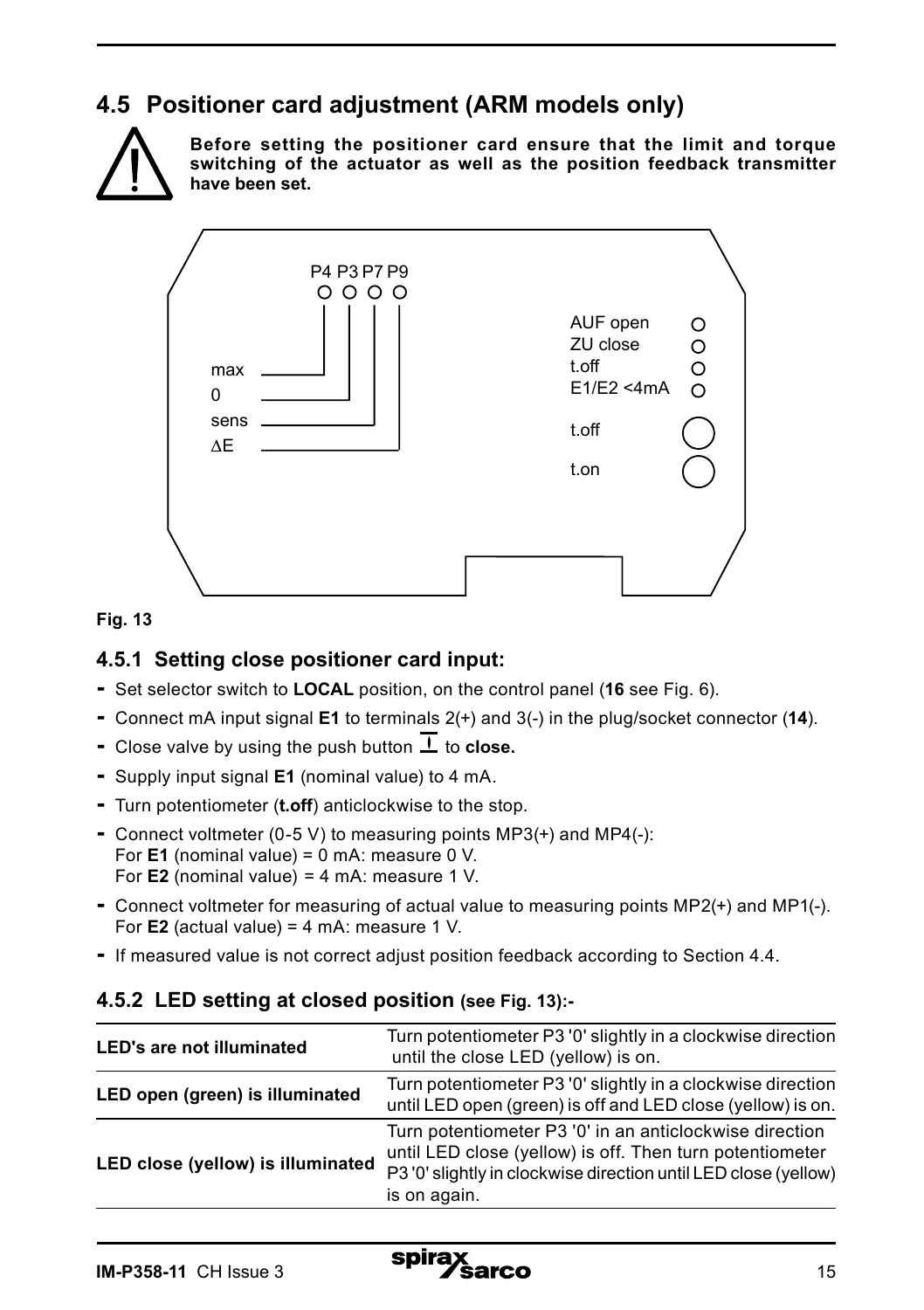### **4.5.3 Setting open positioner card input:**

- **-** Open valve by using the push button  $\equiv$  to **open.**
- **-** Measure 5 V at measuring points MP2(+) and MP1(-).
- **-** If measured value is not correct adjust the position of feedback according to Section 4.4.
- **-** Supply max. input signal **E1** = (nominal values) to **20 mA.**
- **-** Measure 5 V at measuring points MP3(+) and MP4(-). If measured value is not 5 V, check the input signal.

#### **4.5.4 LED setting at open position (see Fig. 13):**

| <b>LED's are not illuminated</b>  | Turn potentiometer P3 'max'. slightly in an anticlockwise<br>direction until LED open (green) is on.                                                                                                      |
|-----------------------------------|-----------------------------------------------------------------------------------------------------------------------------------------------------------------------------------------------------------|
| LED open (green) is illuminated   | Turn potentiometer P4 'max', in a clockwise direction until<br>LED open (green) is off. Then turn potentiometer P4<br>'max' slightly in an anticlockwise direction until LED<br>open (green) is on again. |
| LED close (yellow) is illuminated | Turn potentiometer P4 'max'. slightly in an anticlockwise<br>direction until LED close (yellow) is off and LED open<br>(green) is on.                                                                     |

Repeat 4.5.1, 4.5.2, 4.5.3 and 4.5.4 to check the setting's are correct.

Set selector switch to **REMOTE** position, on the control panel (16 see Fig. 6). Vary the mA signal **E1** through the 4-20 mA range, and check this matches the travel position on the actuator.

#### **4.5.5 Setting sensitivity:**

- **-** Set selector switch to **REMOTE** position.
- **-** Supply input signal **E1** (4-20 mA).
- **-** The sensitivity (E/deadband) is set to maximum value (2.5%) as supplied.
- **-** Turning potentiometer  $\Delta E$  (P9) anticlockwise will reduce the deadband thus increasing the sensitivity. For precise setting of the sensitivity, a set point device with a resolution of 0.1 mA is required.

#### **When setting E the following must be observed:**

**If the number of starts is too high, this can lead to unnecessary wear of the valve and actuator. Therefore the highest possible sensitivity should be set.**

#### **4.5.6 Setting time delay**

To avoid exceeding the maximum permissible number of starts in extreme cases, a time delay between 0.5 seconds (left stop) and 10 seconds (right stop) may be set by rotating potentiometer 't.off' (P10). Under normal circumstances 't.off' (P10) should be set to minimum delay of 0.5 seconds (left stop).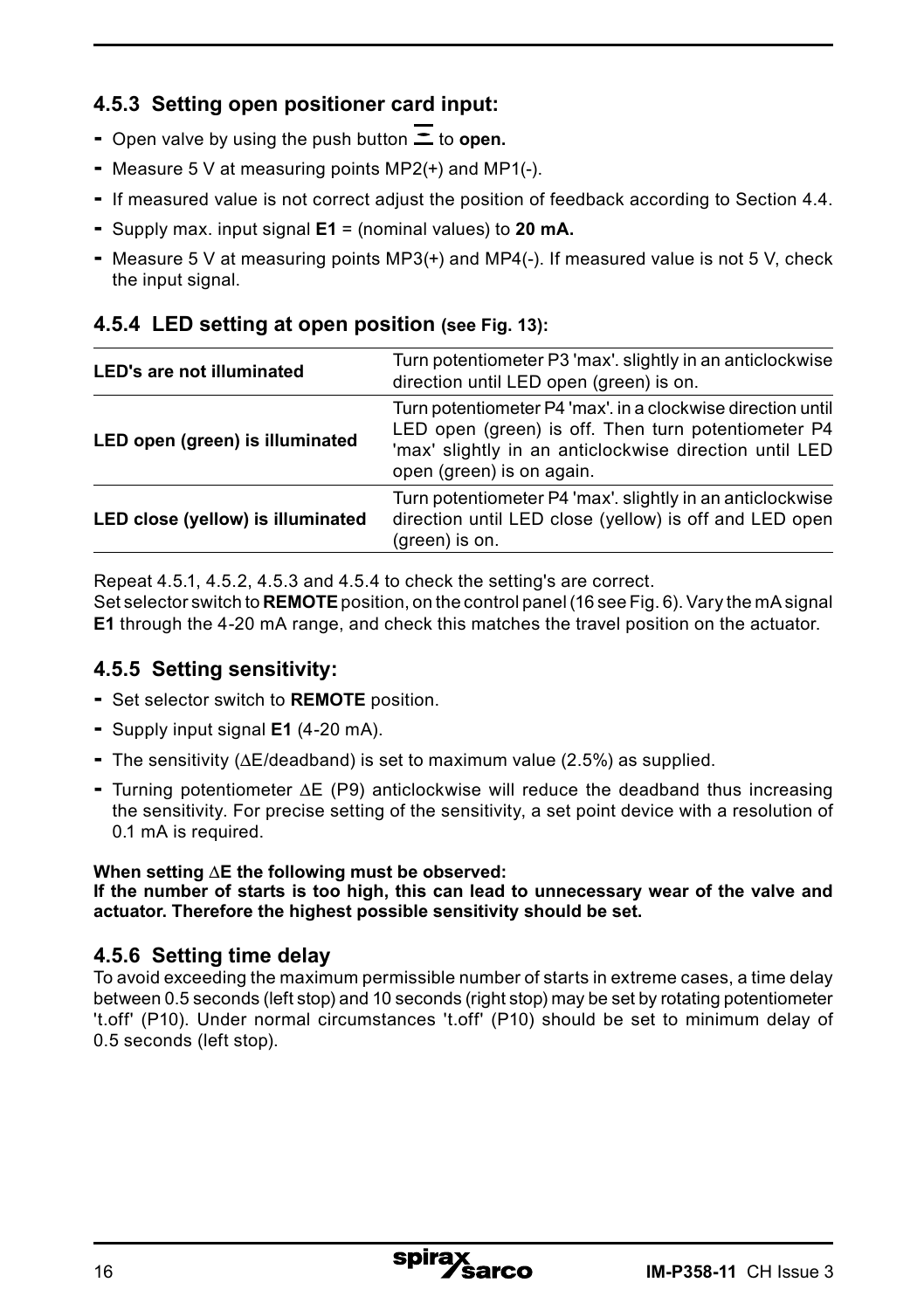# 5. Maintenance



**Always make sure that the electrical supply is switched off when carrying out maintenance on the actuator or valve.**

Series A actuators are high quality electromechanical devices that require only little maintenance. To ensure reliable service, the following instructions should be observed.

Check the bolts between the valve and actuator for tightness approximately six months after commissioning and every year thereafter. If required, retighten.

If seldomly operated, perform a test run every six months as described in Section 4.1. This assures that the actuator is always ready to operate.

#### **The following parts must be checked for tightness once every year:**

- **-** Switch compartment cover.
- **-** Plug cover/terminal cover.
- **-** Cable glands.
- **-** If necessary, clean and apply thin film of non-acidic grease (e.g. Vaseline) to sealing faces. Fasten bolts evenly diagonally.

# **5.1 Lubrication maintenance**

#### **5.1.1 Gear housing grease**

The gear housing is filled with lubricant at manufacture. This filling lasts for several years of service.

#### **The maintenance intervals depend on:**

- **-** Average required torque in relation to maximum torque.
- **-** Number of turns at the output shaft.
- **-** Number of starts per hour for modulating actuators.

#### **A grease change is recommended after the following operation times:**

- **-** If seldomly operated 10-12 years
- **-** If operated frequently 6-8 years

#### **5.1.2 Procedure for changing grease**

Refer to the manufacturer's literature for this procedure.

#### **5.1.3 Resetting limit switches**

After an actuator has been removed from a valve the limit switches must be reset and a test run performed, refer to Section 4, 'Commissioning'.

### **5.2 A and AM spindle lubrication**

The threaded spindle is lubricated with grease. This spindle will need regular cleaning and relubricating:

- **-** Manually close the valve fully.
- **-** Apply grease to the top end of the exposed spindle.
- **-** Manually reciprocate the valve to draw the grease into the drive nut.

### **5.3 AR and ARM output drive**

The linear output drive is a sealed unit and filled with grease as supplied, it does not therefore require any maintenance. **The drive should not be refilled with grease.**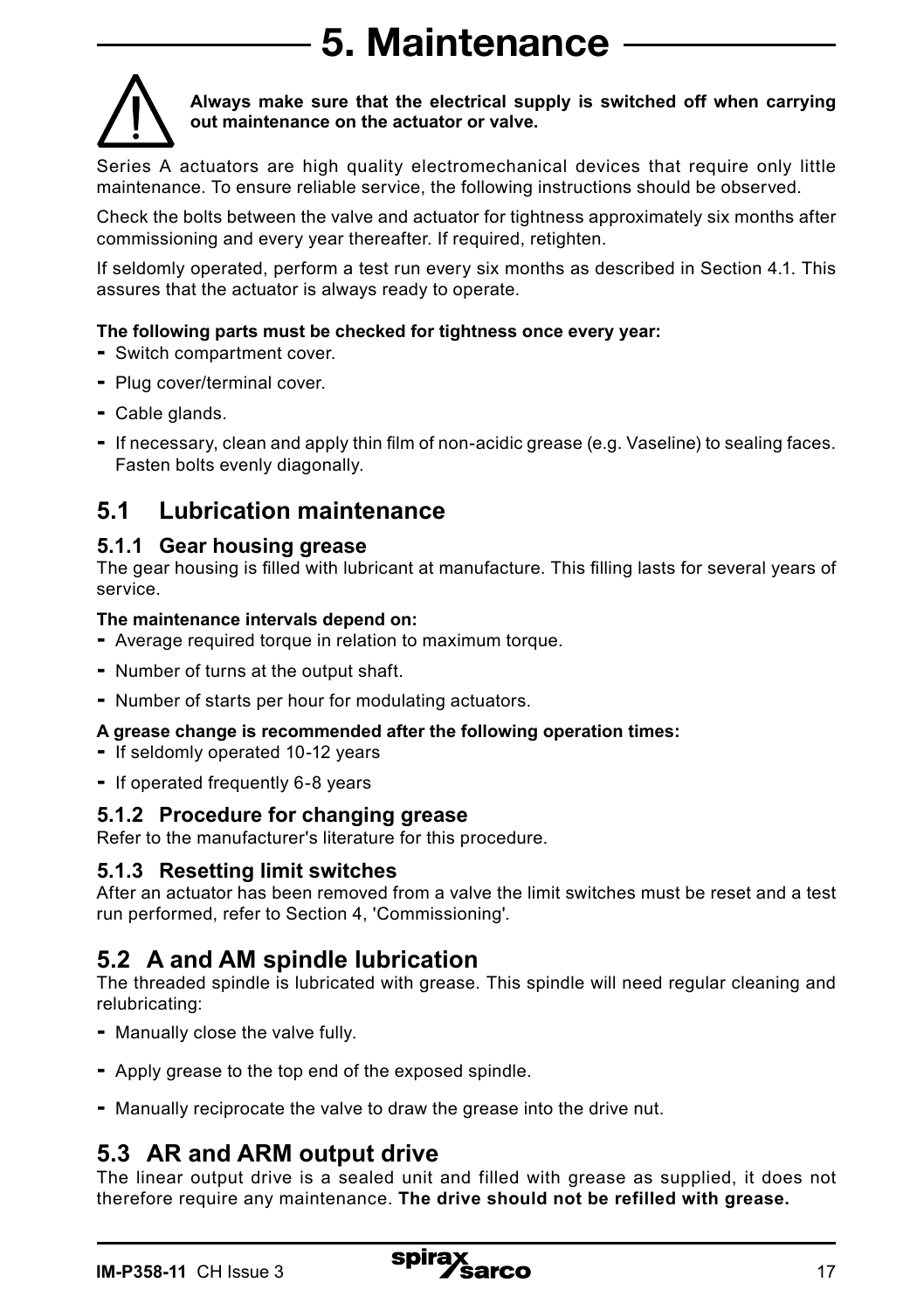# 6. Wiring diagrams

The following diagrams show wiring examples for the Series 'A' actuator.

# **Wiring for ARM10.1 3-22, ARM14.1 3-22**



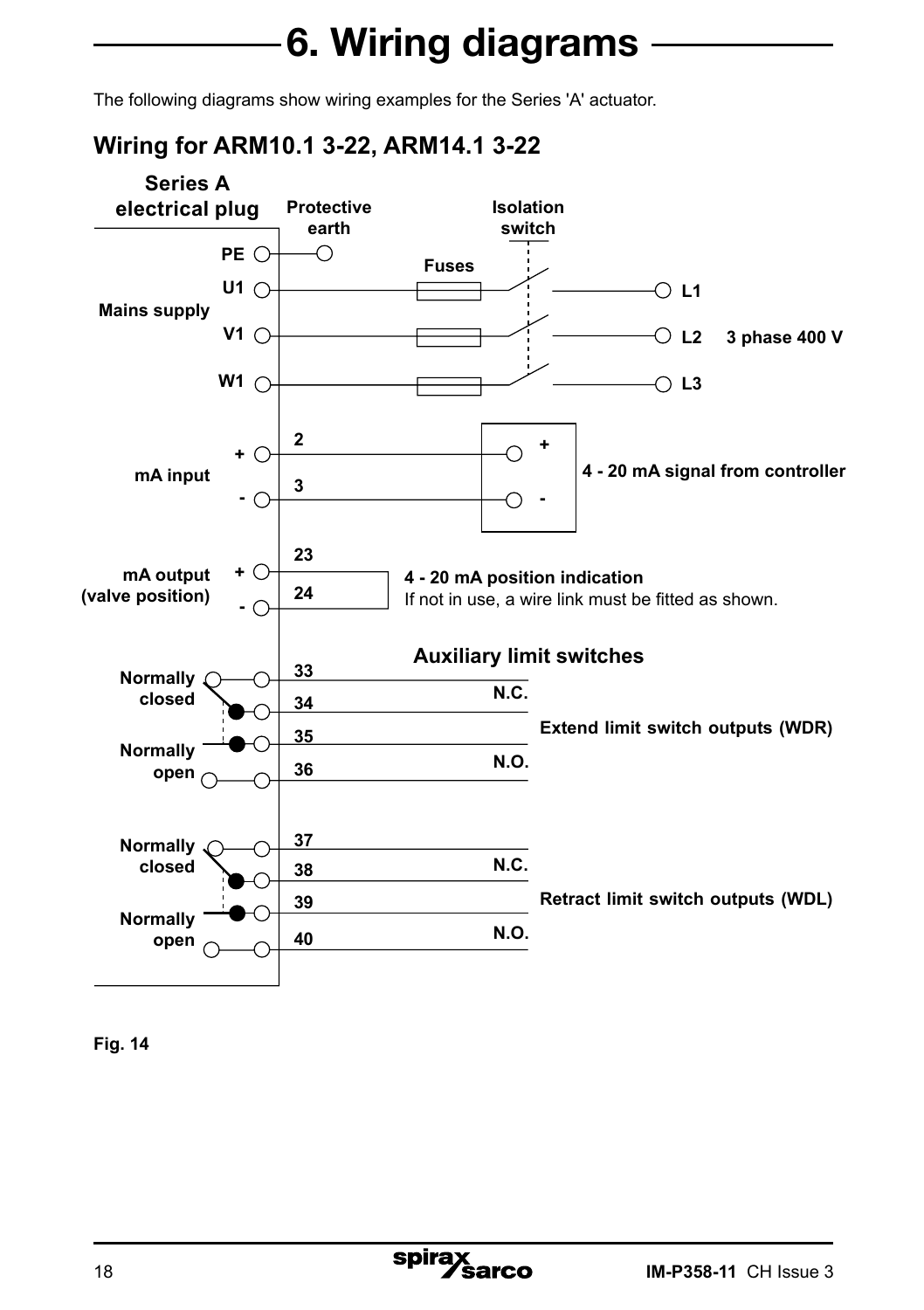# **Wiring for ARM10.1 1-22**



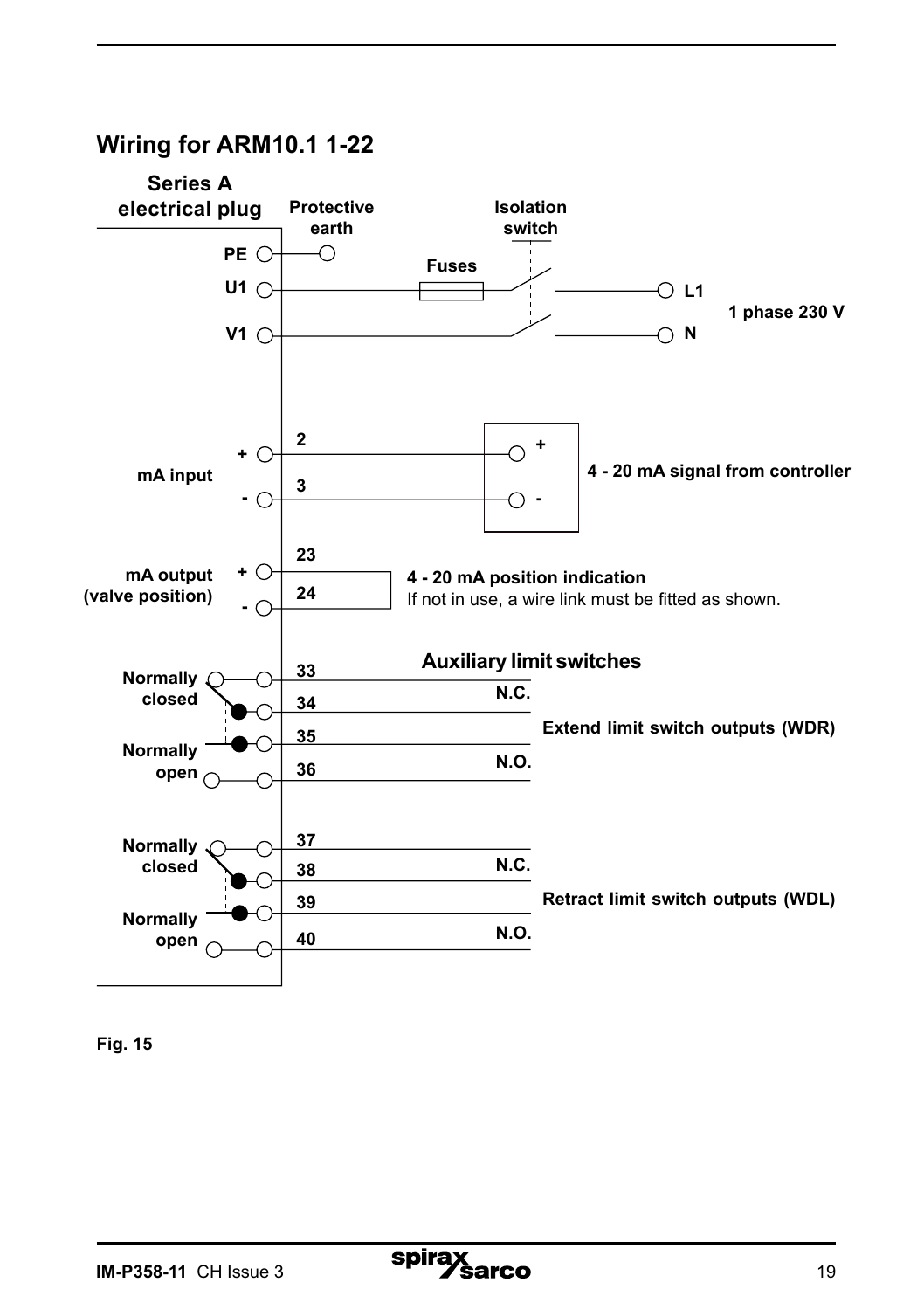# **Wiring for AM10.1 3-22, AM14.1 3-22**



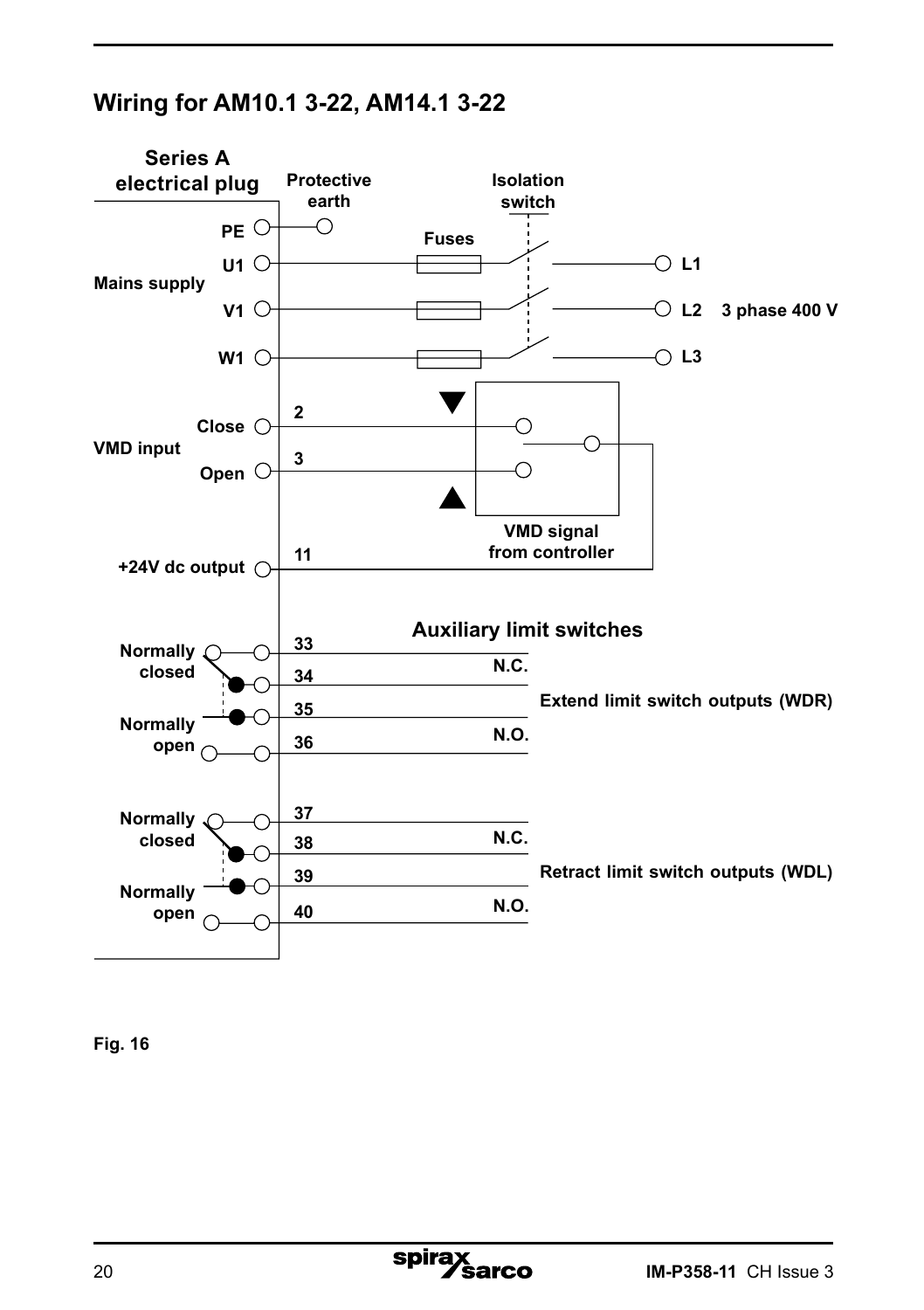# **Wiring for AM10.1 1-22**



**Fig. 17**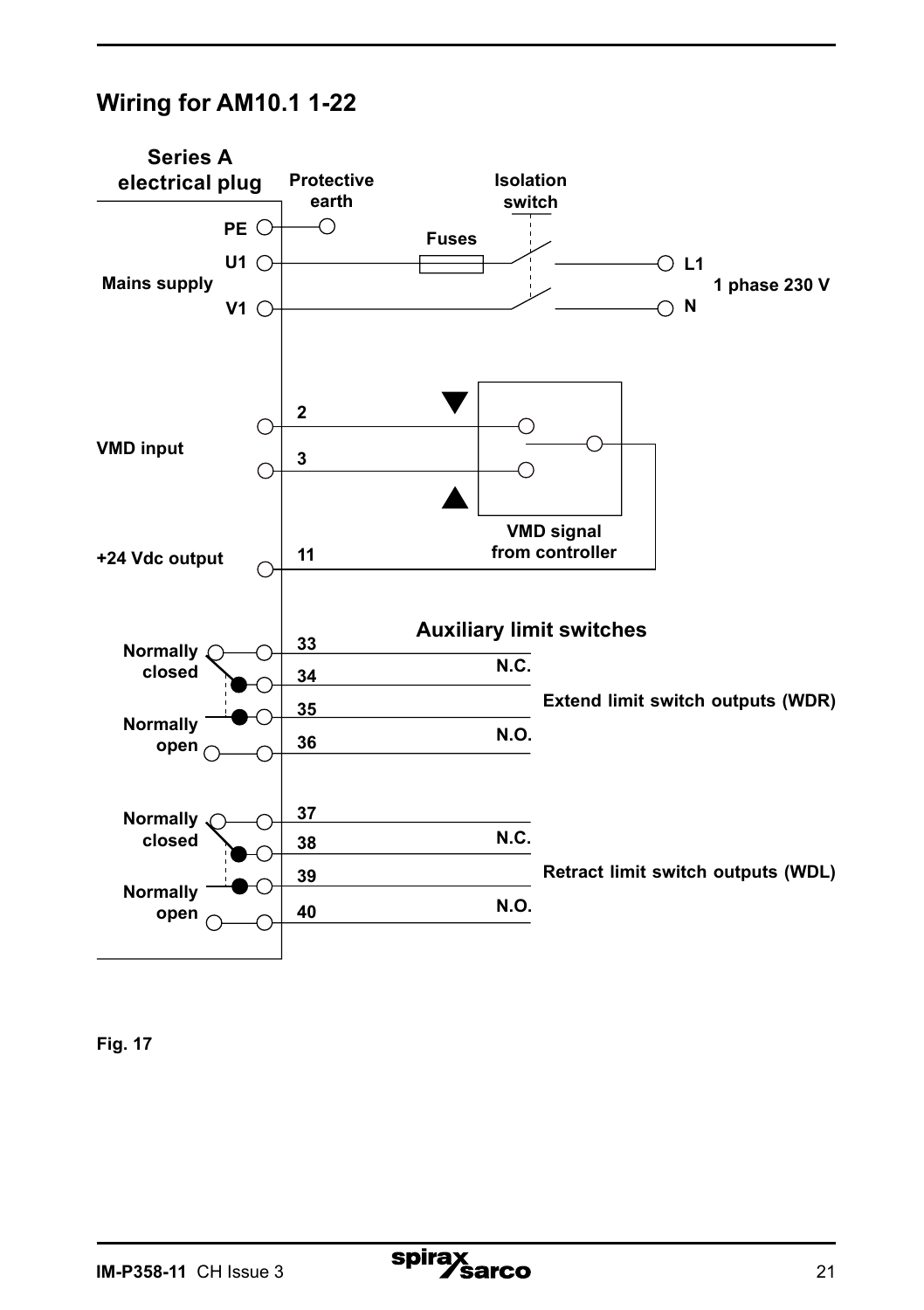# **Wiring for A10.1 3-22, A14.1 3-22**

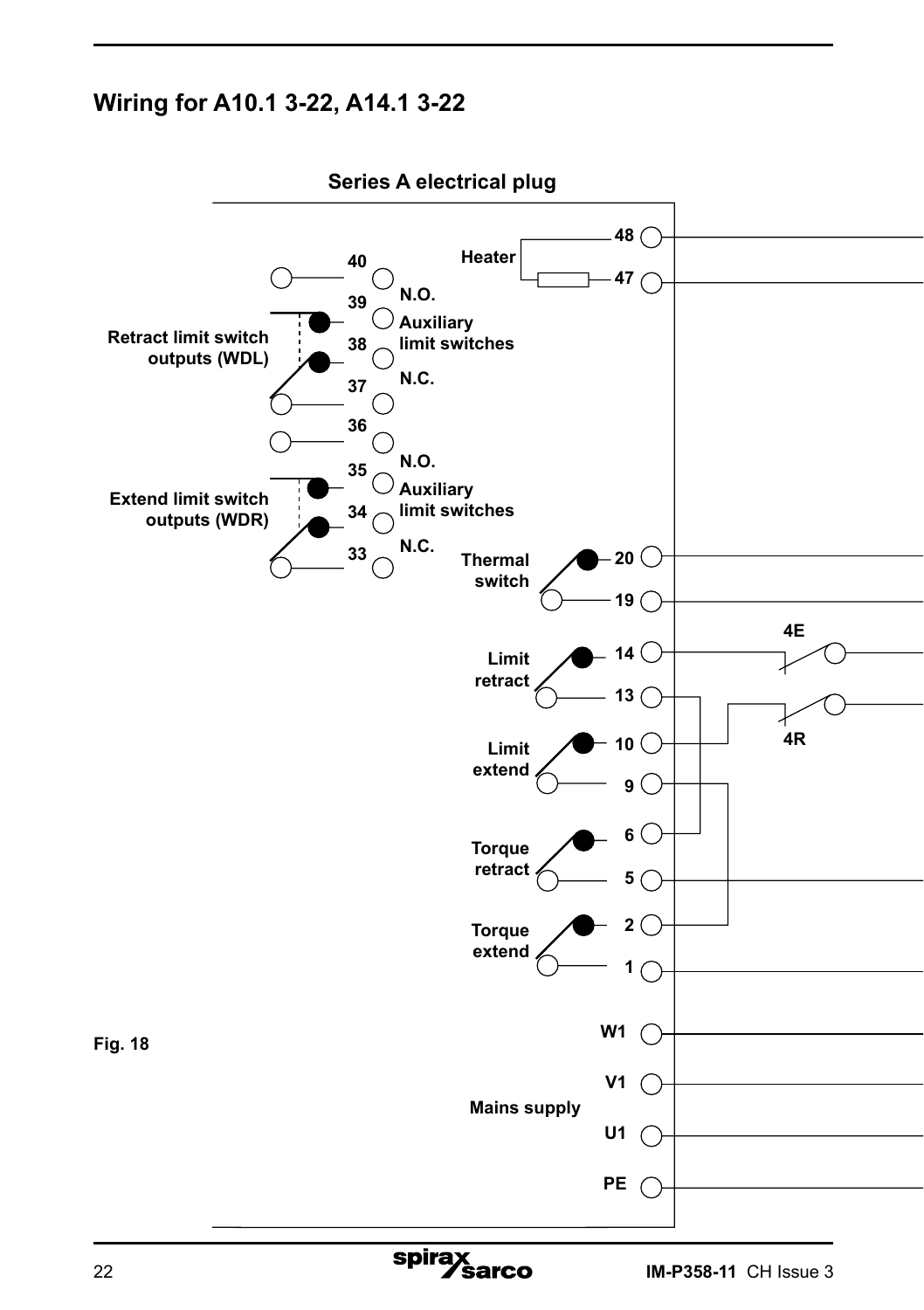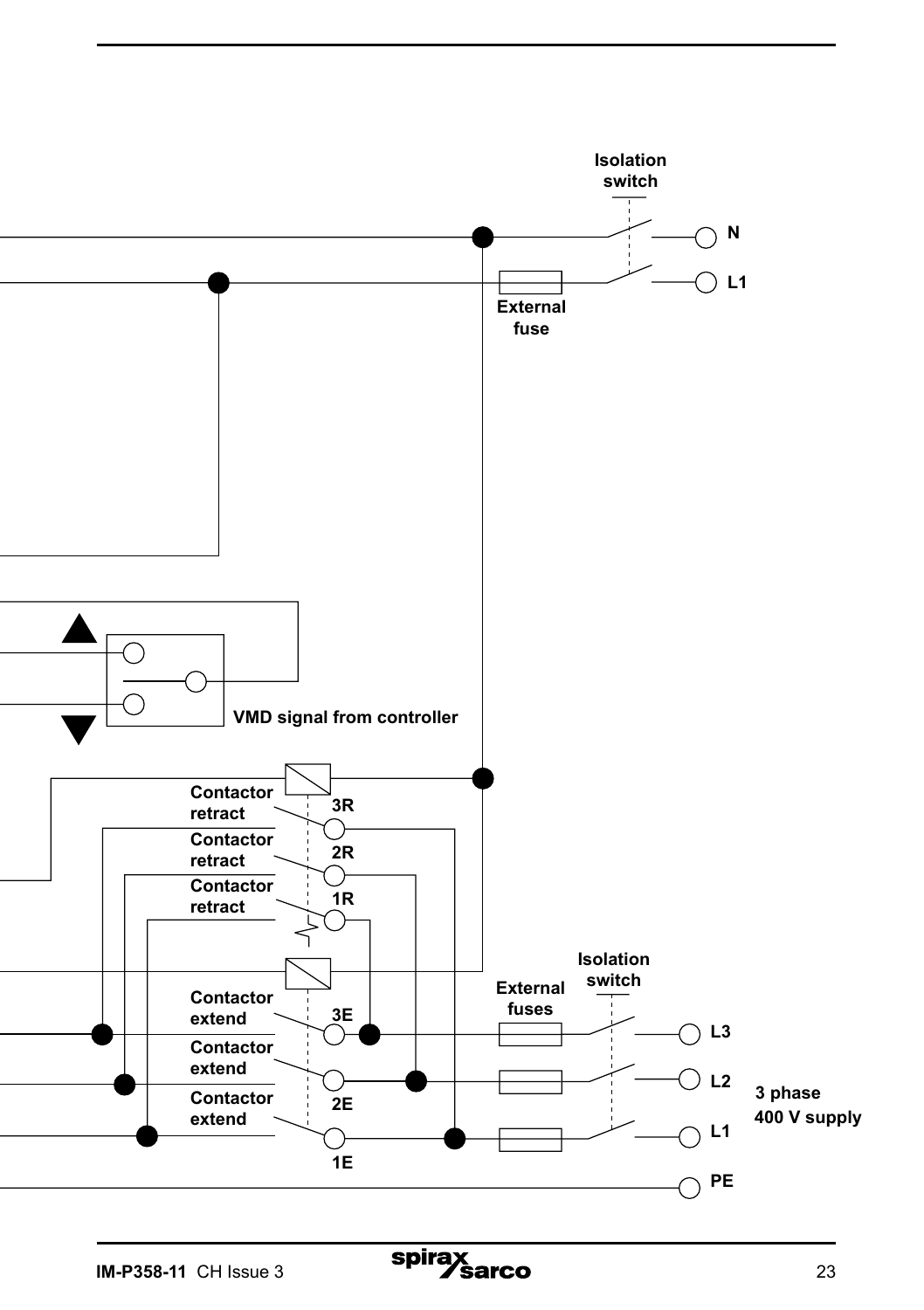# **Wiring for AR10.1 3-22, AR14.1 3-22**

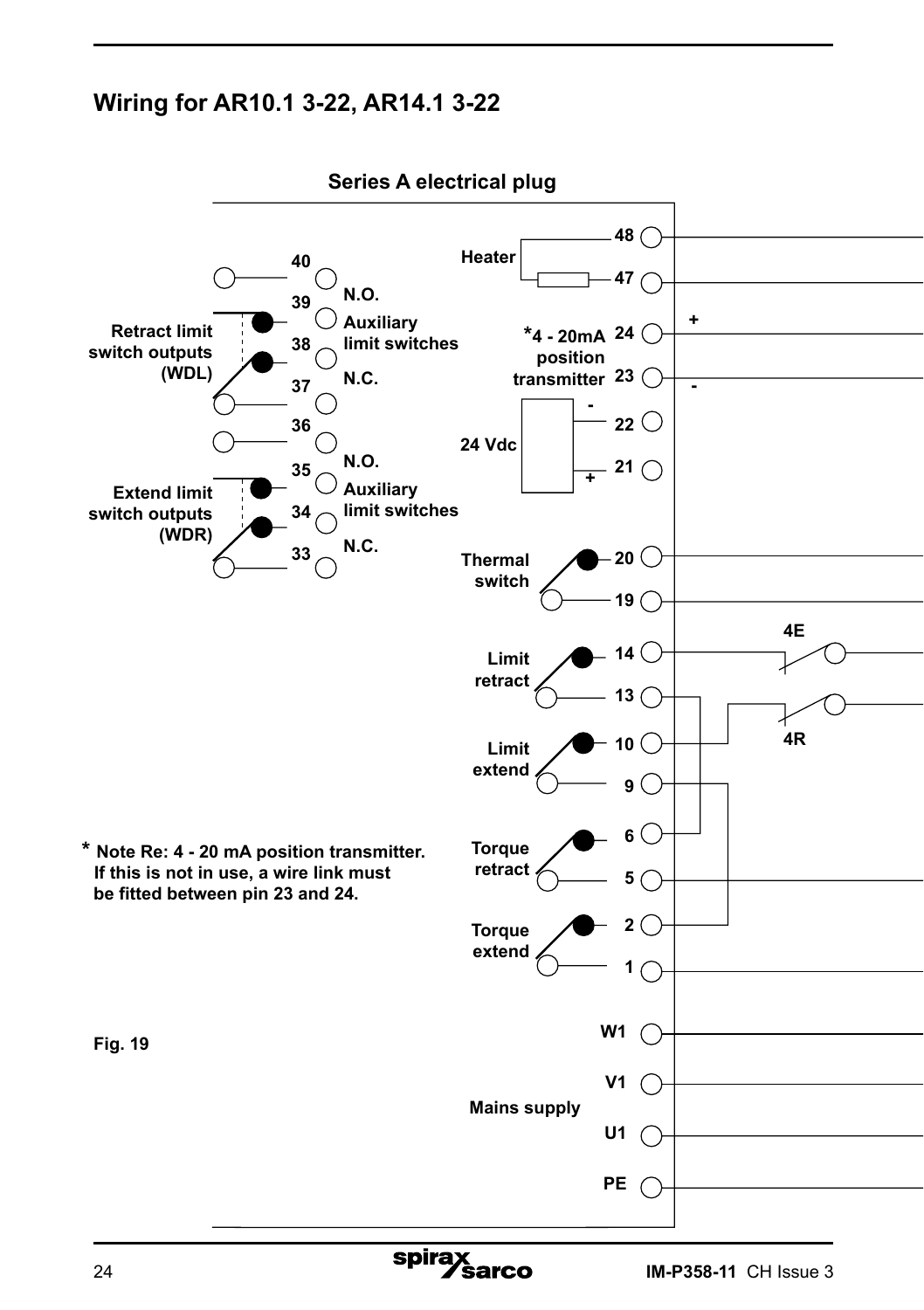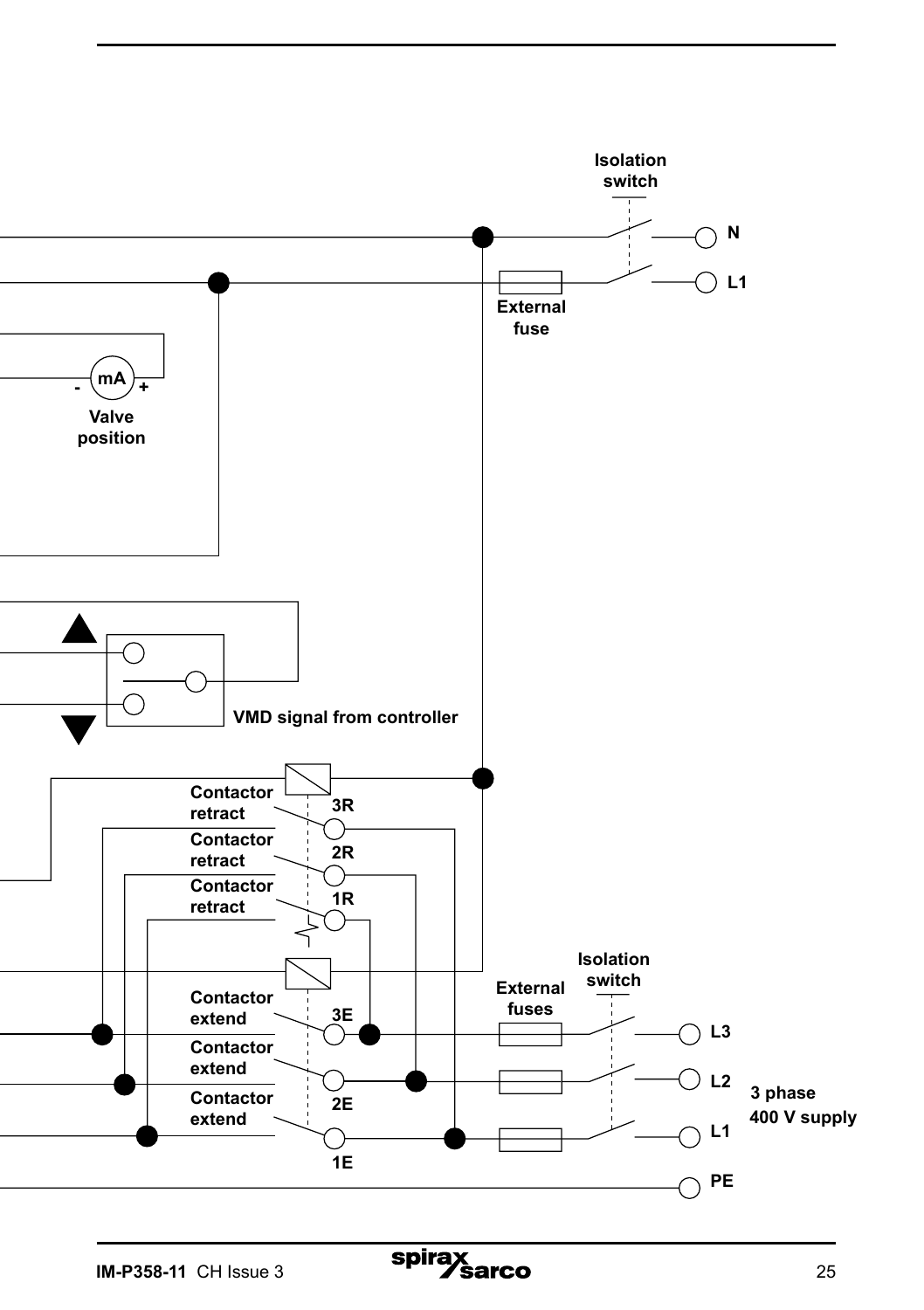# **Wiring for A10.1 1-22**

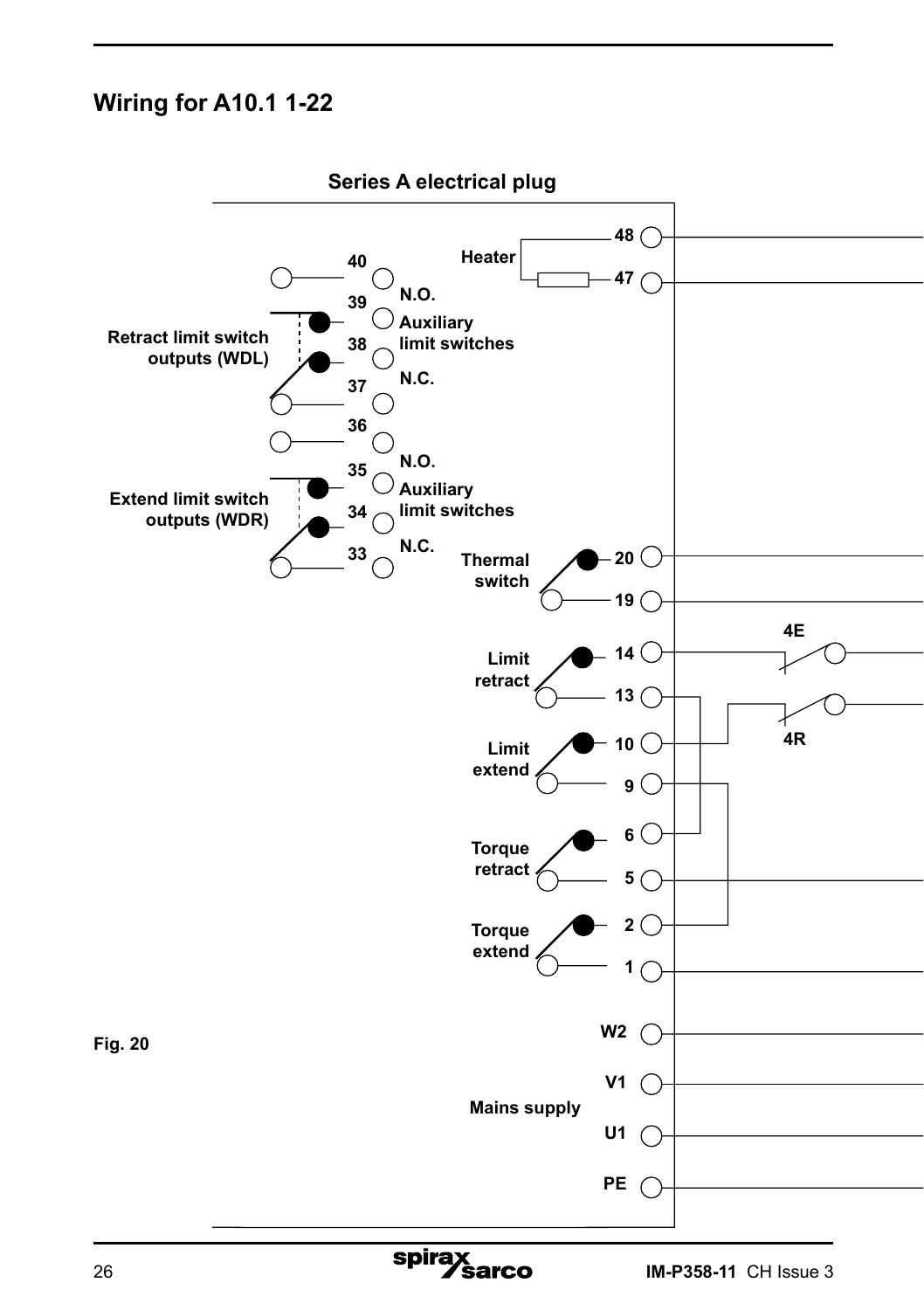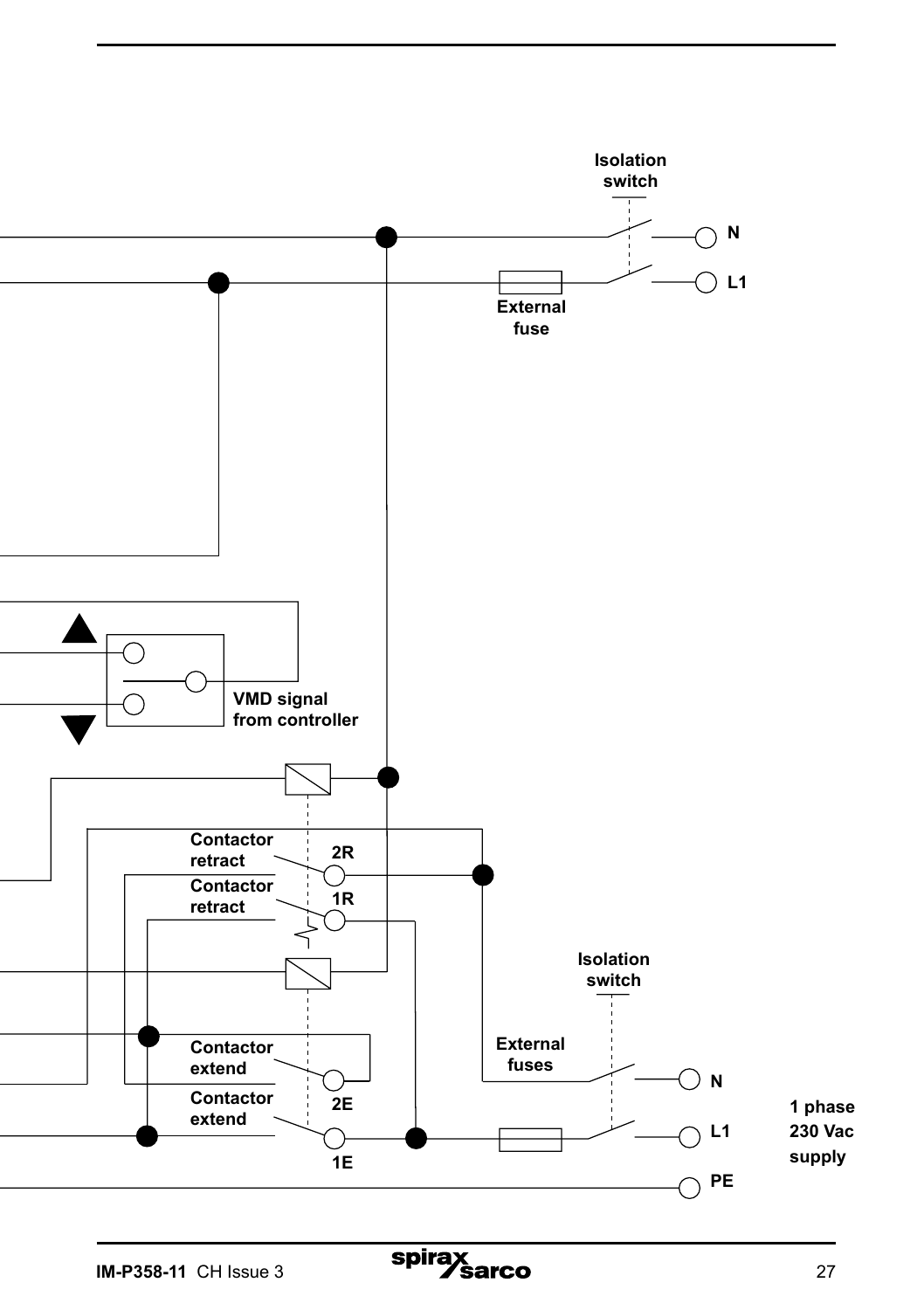# **Wiring for AR10.1 1-22**

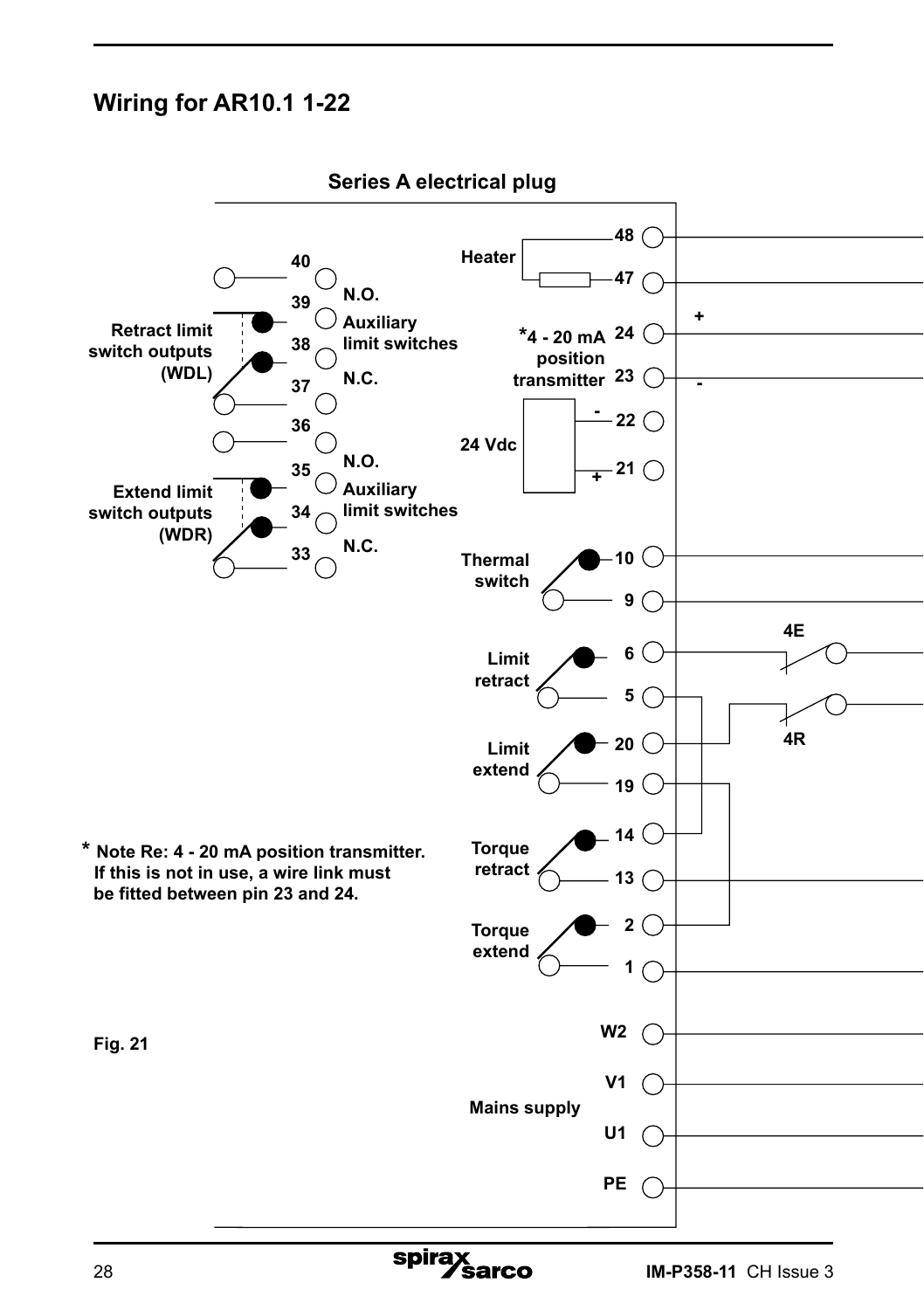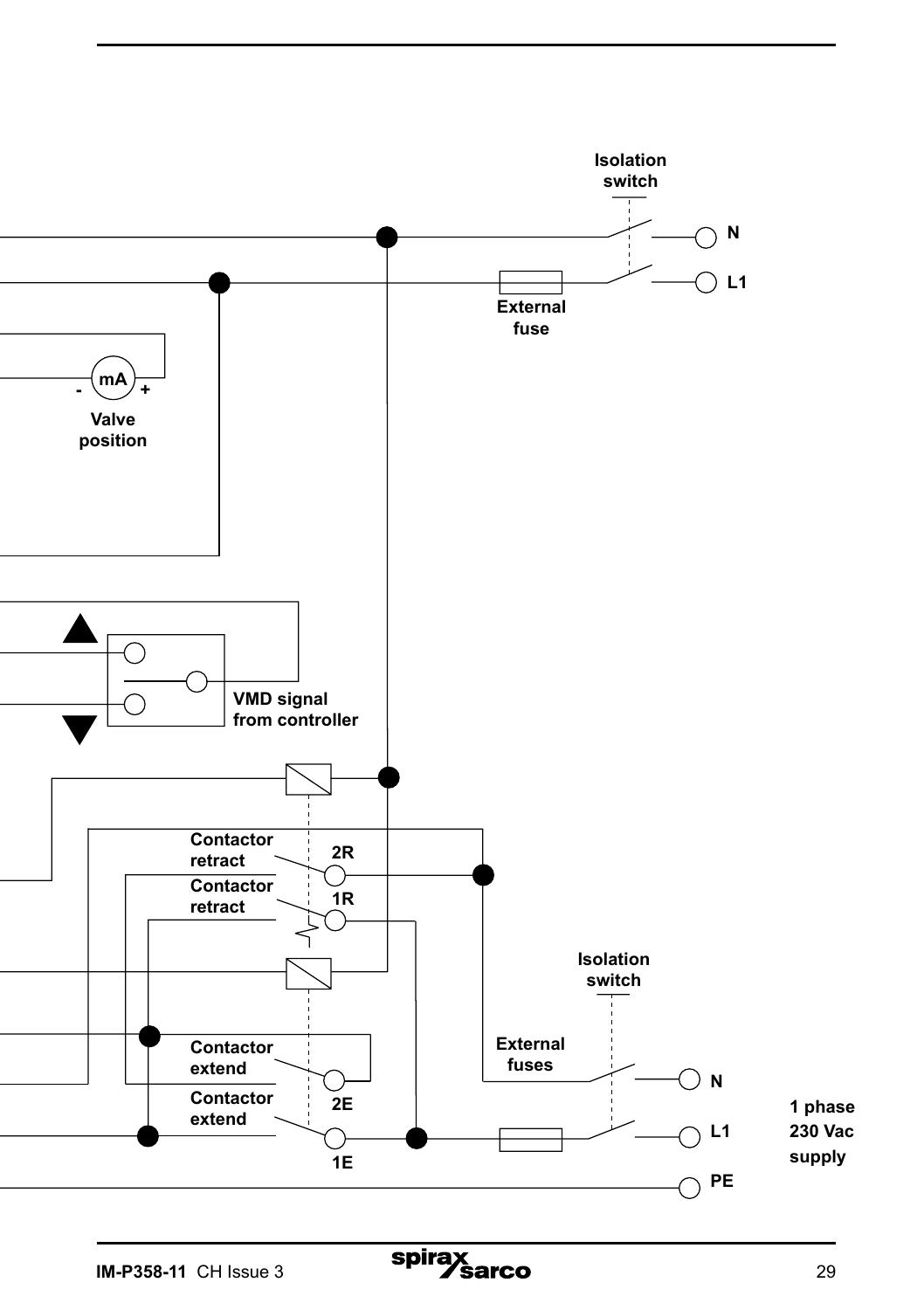